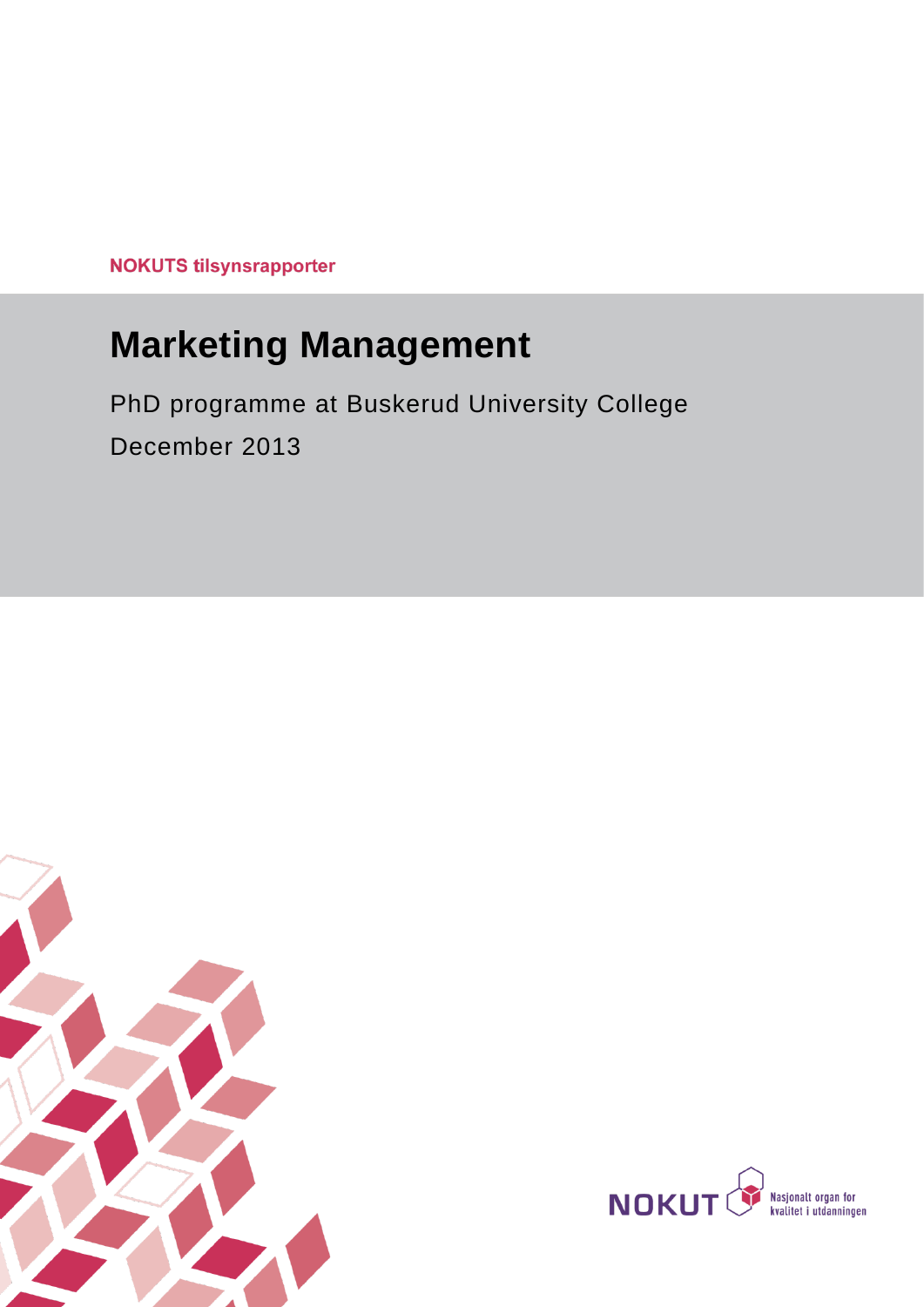| Institution:                      | <b>Buskerud University College</b>                                                                                                                                                                                                                   |
|-----------------------------------|------------------------------------------------------------------------------------------------------------------------------------------------------------------------------------------------------------------------------------------------------|
| Name of educational<br>provision: | <b>Marketing Management</b>                                                                                                                                                                                                                          |
| Degree/Studiepoeng<br>(ECTS):     | PhD programme. 180 studiepoeng/ECTS                                                                                                                                                                                                                  |
| Date of decision:                 | December 12th, 2013                                                                                                                                                                                                                                  |
| <b>Expert Committee:</b>          | Professor Emeritus Kjell Grønhaug, Norwegian School of Economics,<br>(NHH)<br>Professor Niina Nummela, Turku School of Economics<br>Professor Terje I. Våland, University of Stavanger<br>PhD Candidate Jakob Utgård, Norwegian Business School (BI) |
| Case Officer:                     | Adviser Ingvild Andersen                                                                                                                                                                                                                             |
| Archive Number:                   | 13/383                                                                                                                                                                                                                                               |

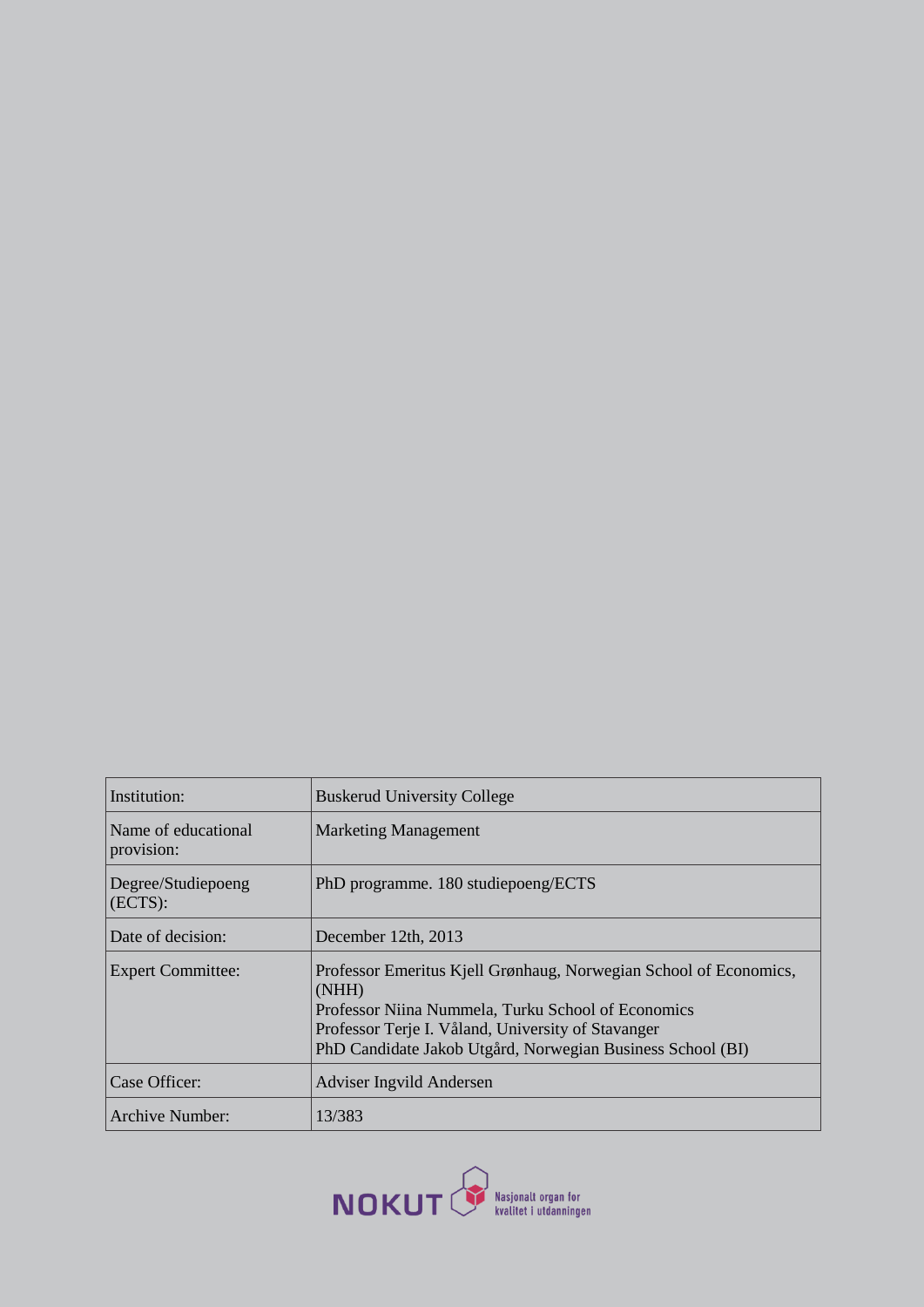## **Introduction**

The external quality assurance performed by NOKUT consists of evaluating the institution's quality assurance systems, accreditation of new provisions and revision of accredited provisions. Universities and university colleges have different self-accrediting powers. For an institution without selfaccrediting powers to establish a provision in a certain cycle an application must be made to NOKUT.

Hereby NOKUT presents the accreditation report of PhD programme in Marketing Management at Buskerud University College. The expert evaluation in this report is part of the accreditation process following Buskerud University College's application for accreditation submitted before the application deadline on May  $1<sup>st</sup>$ , 2013. This report clearly indicates the extensive evaluation performed to ensure the educational quality of the planned educational provision.

NOKUT's conclusion is that Marketing Management at Buskerud University College fulfils NOKUT's conditions for accreditation and is therefore accredited.

This decision does not have limited validity in time. NOKUT will however make a subsequent supervision of the educational provision within three years.

Oslo, December  $12<sup>th</sup>$ , 2013.

TejiMatent

Terie Mørland Director General

Information on accreditation of educational provisions (in Norwegian): [www.nokut.no/sokjeakkreditering](http://www.nokut.no/sokjeakkreditering)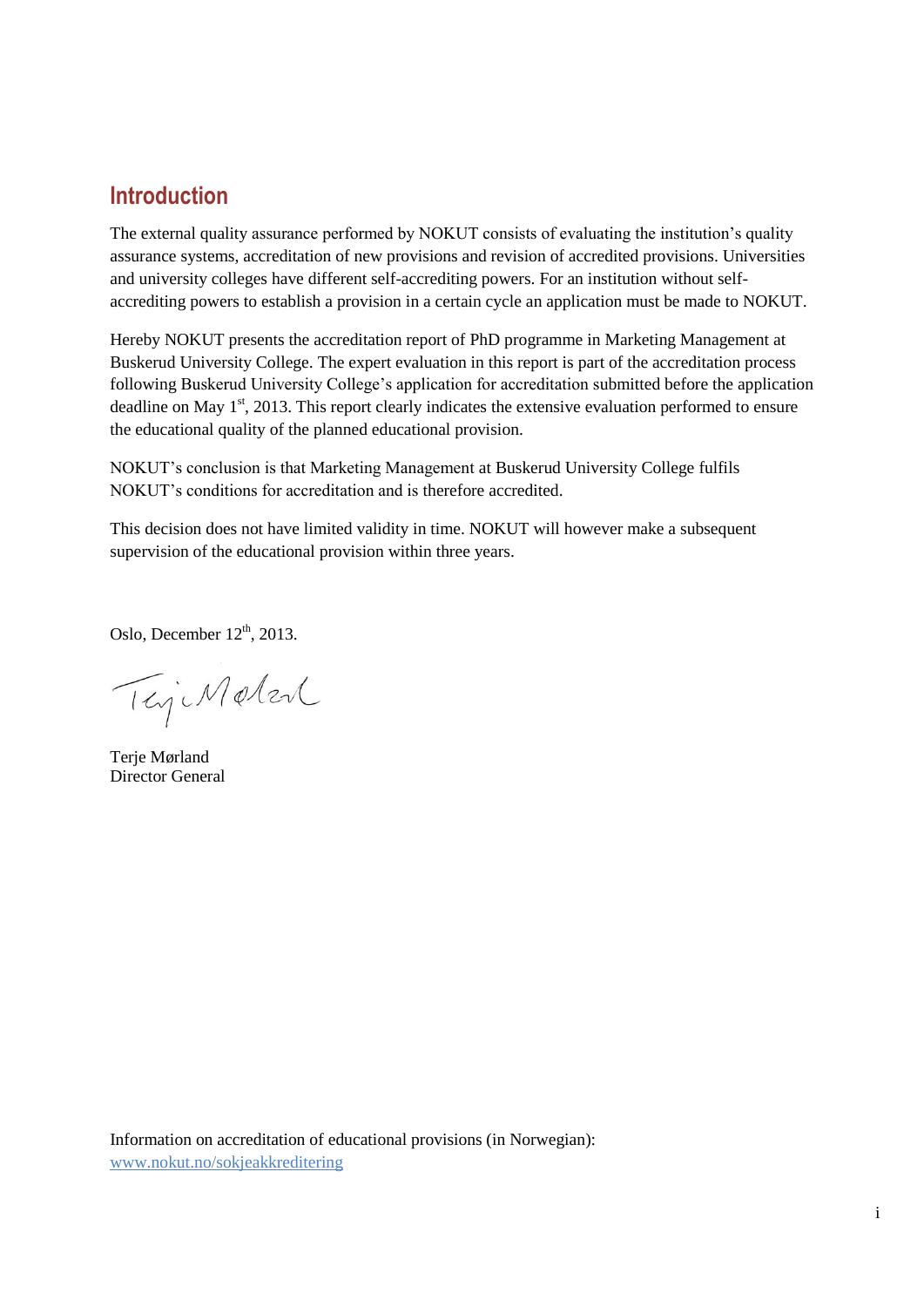# **Contents**

| 1                |  |  |
|------------------|--|--|
| $\boldsymbol{2}$ |  |  |
| 3                |  |  |
| 4                |  |  |
|                  |  |  |
|                  |  |  |
|                  |  |  |
|                  |  |  |
| 5                |  |  |
| 6                |  |  |
| 7                |  |  |
| 8                |  |  |
| 9                |  |  |
| 10               |  |  |
| 11               |  |  |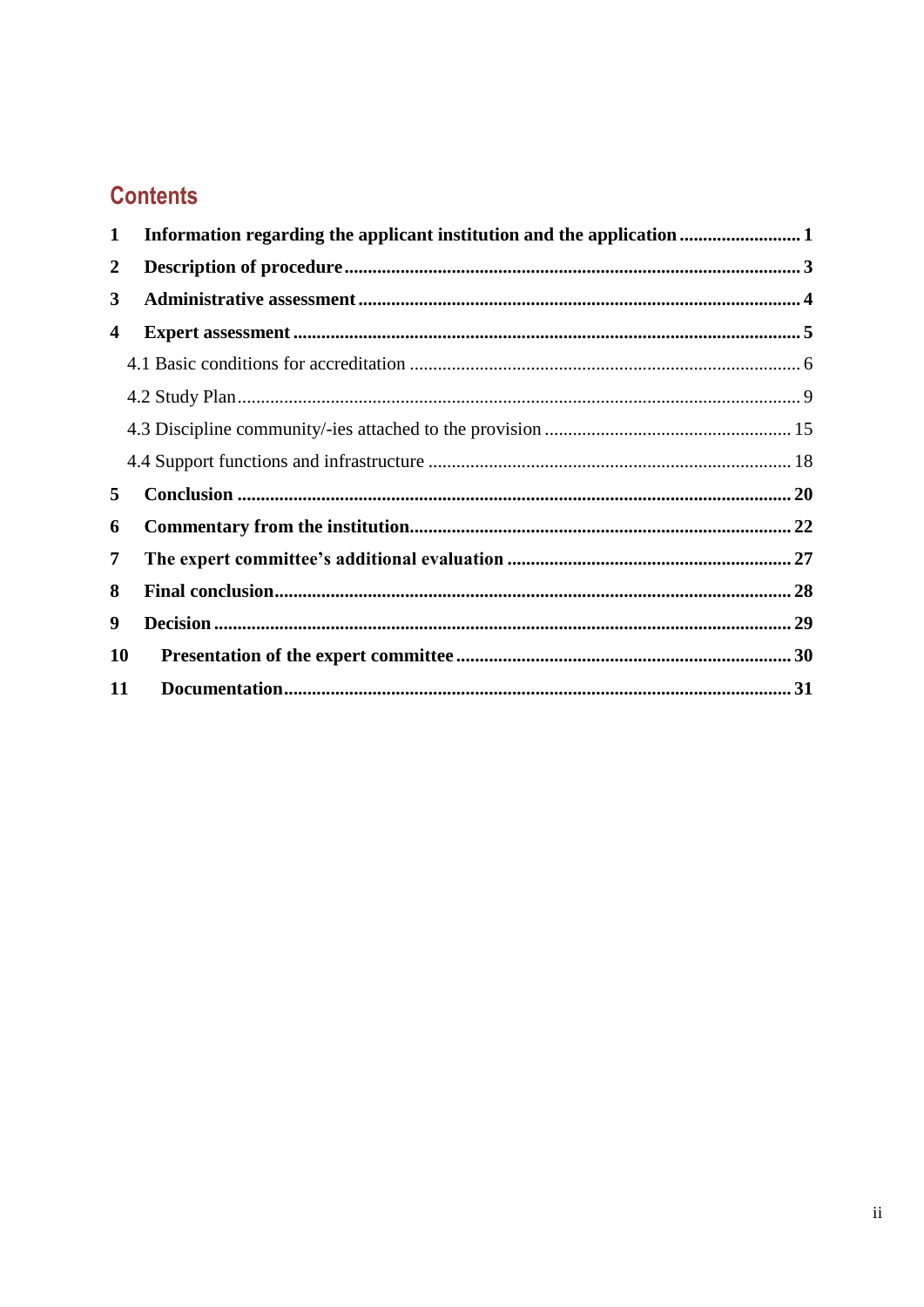# <span id="page-4-0"></span>**1 Information regarding the applicant institution and the application**

Buskerud University College (BUC) was established in August 1994 as the result of the reform of the higher education sector in Norway. Three former university colleges in Hønefoss, Kongsberg and Drammen were merged and became Buskerud University College. At present, BUC is in the process of merging with Vestfold University College, which will be accomplished in 2014.

BUC has approximately 279 employees and 4,000 students on three campuses: Ringerike/Hønefoss (1,300 students), Kongsberg (1,400 students) and Drammen (1,300 students). The institution consists of four faculties: School of Business and Social Sciences, Faculty of Health Sciences, Faculty of Teacher Education and Faculty of Technology. They offer studies in areas such as nursing, radiography, visual communication, teacher education, lighting design, political science, business administration, tourism, IT, law, engineering and optometry.

As a university college, Buskerud University College cannot itself accredit new educational provisions in the second and third cycle (master and PhD). The following educational provisions at the institution have obtained accreditation from NOKUT:

- Systems Engineering med Embedded systems (120 studiepoeng/ECTS), master, 2010
- Klinisk helsearbeid tjenesteutvikling innen medisinsk strålebruk (120 studiepoeng/ECTS), master, 2010
- Menneskerettigheter og multikulturalisme (120 studiepoeng/ECTS), master, 2009
- Systems Engineering (120 studiepoeng/ECTS), master, 2009
- Datateknikk (Advanced Computing Technologies and Systems, 120 studiepoeng/ECTS), master, joint degree, 2006
- Optometri og synsvitenskap (120 studiepoeng/ECTS), master, 2006
- Helserettet katastrofehåndtering (120 studiepoeng/ECTS), master, 2005
- Klinisk helsearbeid (120 studiepoeng/ECTS), master, 2004
- Utdanningsledelse (90 studiepoeng ECTS), master, 2004

BUC obtained accreditation of a master programme in economics and administration (økonomi og administrasjon) from the Ministry of Education and Research prior to the establishment of NOKUT.

The institution's quality assurance system was evaluated and approved in 2008.

BUC applied for accreditation of a doctoral programme in marketing management (180 studiepoeng/ECTS) by the application deadline of May  $1<sup>st</sup>$ , 2013.

### **The University College's description of the programme and the applicant's grounds for the application**

The School of Business and Social Sciences at Buskerud University College (BUC) seeks to offer a PhD program in marketing management, which is a well-defined field within business and administration theory and practice. Marketing management is an organizational function and a set of processes for creating, communicating, and delivering value to customers and for managing customer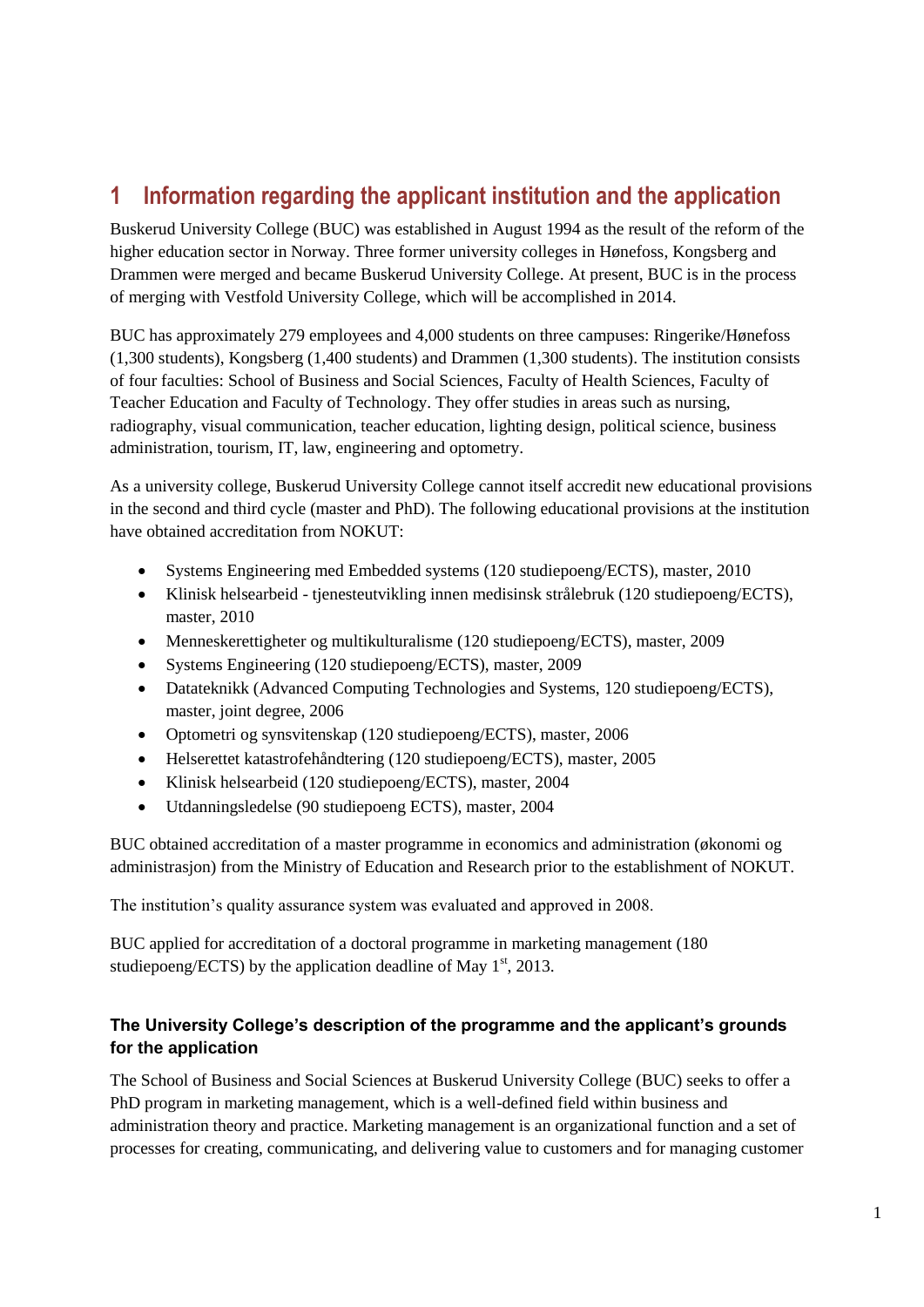relationships to benefit the organization and its stakeholders (Kotler and Keller 2009, p. 305). Marketing management also is an interdisciplinary academic field, building on economics, psychology, sociology, and philosophy (Hunt 1991). The focus in the program is to explore and study marketing management as an interdisciplinary and comprehensive practice and research area.

The PhD program seeks to bring academic research in marketing management closer to marketing management practice, thereby focusing research on topics that will generate new knowledge for real world problems. A critique of many PhD programs in marketing management is that too much research is irrelevant for practice, which marginalizes the field. BUC's PhD program in marketing management meets this challenge with a program that develops knowledge to improve marketing management in both private companies and public services. As markets and technologies become more global, as customer needs become more advanced and fragmented, private companies and public services must innovate and improve their products and services at an increasing speed. To cope with these challenges and opportunities, competence in marketing management is strategically more important (ISBM 2012). BUC aims to offer a high-quality PhD in marketing Management of high quality that will meet the present and future needs of knowledge in marketing management, both nationally and internationally.

There is a national need for more doctorates in marketing management. About 40.000 of the 230.000 students are pursuing a degree in business and administration, and Statistisk Sentralbyrå (Statistics Norway) expects those numbers to remain at that level or increase slightly in the next 10 years. Although business study programs account for approximately 17 percent of the total number of students, the number of doctoral degrees in business subjects (with marketing as only one of several areas) is only about 2 percent. Based on the need for all study programs to secure and provide scientific quality through research-active faculties with doctoral degrees, a huge need exists to increase the number of doctoral degrees in all business subjects, including marketing management. The BUC School of Business and Social Sciences is the third largest in Norway in number of students (2,500 students), after Norwegian Business School (BI) (15,000) and Norwegian School of Economics (NHH) (3,000 students). In 2011, BI and NHH graduated 12 and 15 doctorates respectively, with only five in marketing management. Thus, BUC's PhD program in marketing management will make an important contribution to filling the gap in research faculty in higher education in Norway.

BUC describes in their application that the faculty at BUC's School of Business and Social Sciences is a strong and competent group of international-oriented researchers in marketing management. The group also is well connected with the business community, which offers assurance that doctoral candidates will develop not only a strong command of theories and research methodologies, but also new knowledge and practice relevant for private companies and public services. Building a closer link between academia and business practice is an overall goal and ambition for BUC and the School of Business and Social Sciences.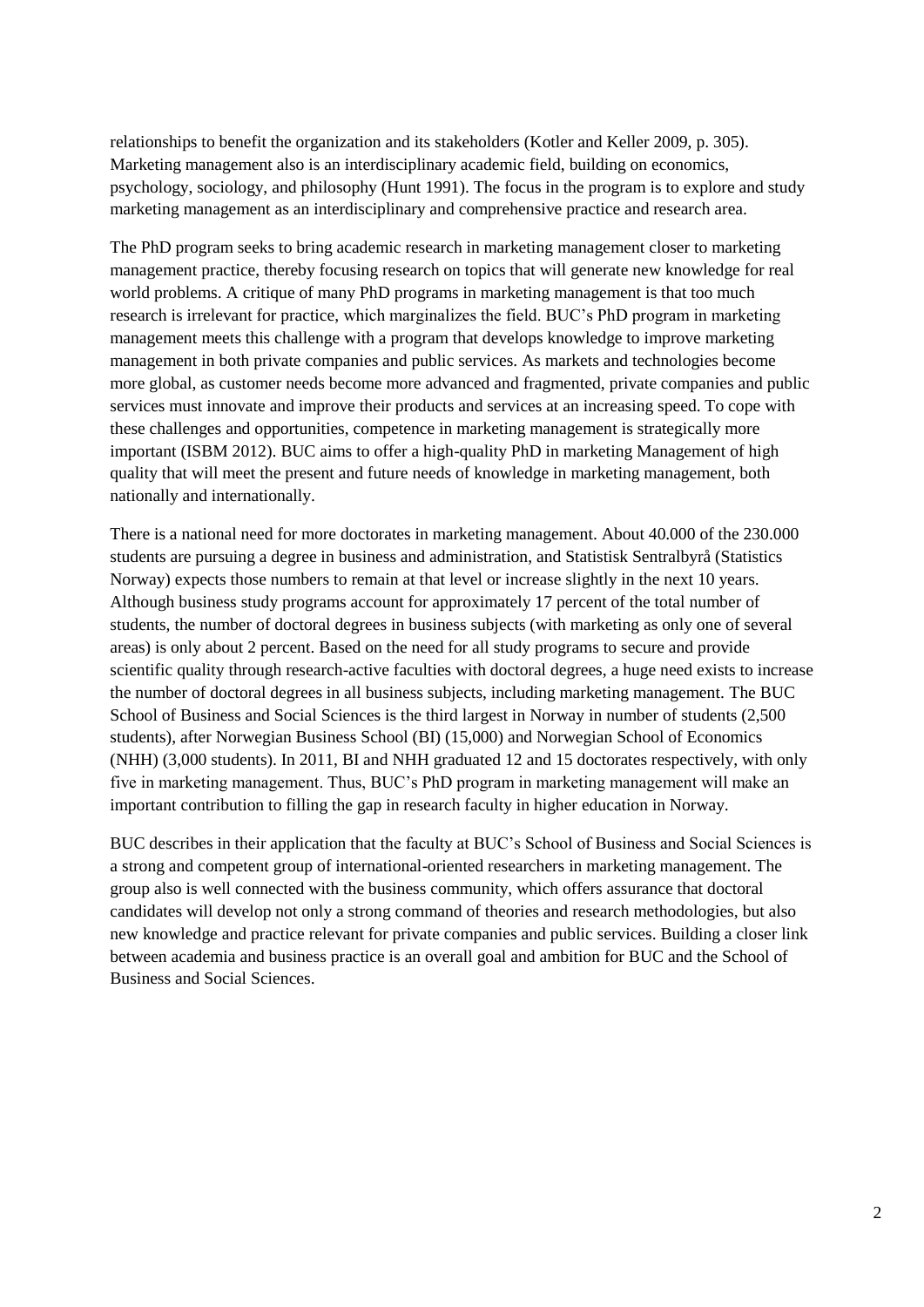# <span id="page-6-0"></span>**2 Description of procedure**

NOKUT makes an administrative assessment to ensure that all basic conditions for accreditation are fulfilled as expressed in the Regulation concerning NOKUT's supervision and control of the quality in Norwegian higher education (hereafter referred to as the Quality Assurance Regulation on Higher Education.). For applications that have been approved administratively, NOKUT appoints external experts for the evaluation of the application. The external experts have declared that they are legally competent to perform an independent evaluation, and carry out their assignment in accordance with the mandate for expert assessment passed by NOKUT's board, and in accordance with the requirements for educational quality as determined by the Quality Assurance Regulation on Higher Education.

The expert assessment includes a visit to the institution where the following groups are interviewed: the management of the university college, master students, PhD candidates, academic management, the discipline community, administrative management and possibly employers. In addition, the committee inspects the university college's infrastructure. Based on both the written documentation and information from the interviews, the expert committee shall conclude either with a yes or no as to whether the quality of the educational provision complies with the requirements in the Quality Assurance Regulation on Higher Education. NOKUT also requests that the expert committee advise on further improvements of the educational provision. All criteria must be satisfactorily met before NOKUT accredits an educational provision.

The expert committee's report is sent to the applicant institution, which is then given three weeks to comment. Thereafter NOKUT decides whether the comments should be sent to the committee for additional consideration. If so, the committee submits a revised assessment. NOKUT's board then reaches a final decision about accreditation.

The current report presents the accreditation process chronologically. As described above, the committee is free to change its conclusion on accreditation in the course of the process, and has in fact done so in this report. The final conclusion is found in part 8.

The application was written in English and the expert committee chose English as their working language both for the written assessments and the site visit. However, Buskerud University College submitted their commentary to the expert assessment in Norwegian, and this is cited in Norwegian in part 6 below. As NOKUT is a Norwegian administrative agency, the official decision is written in Norwegian (part 9).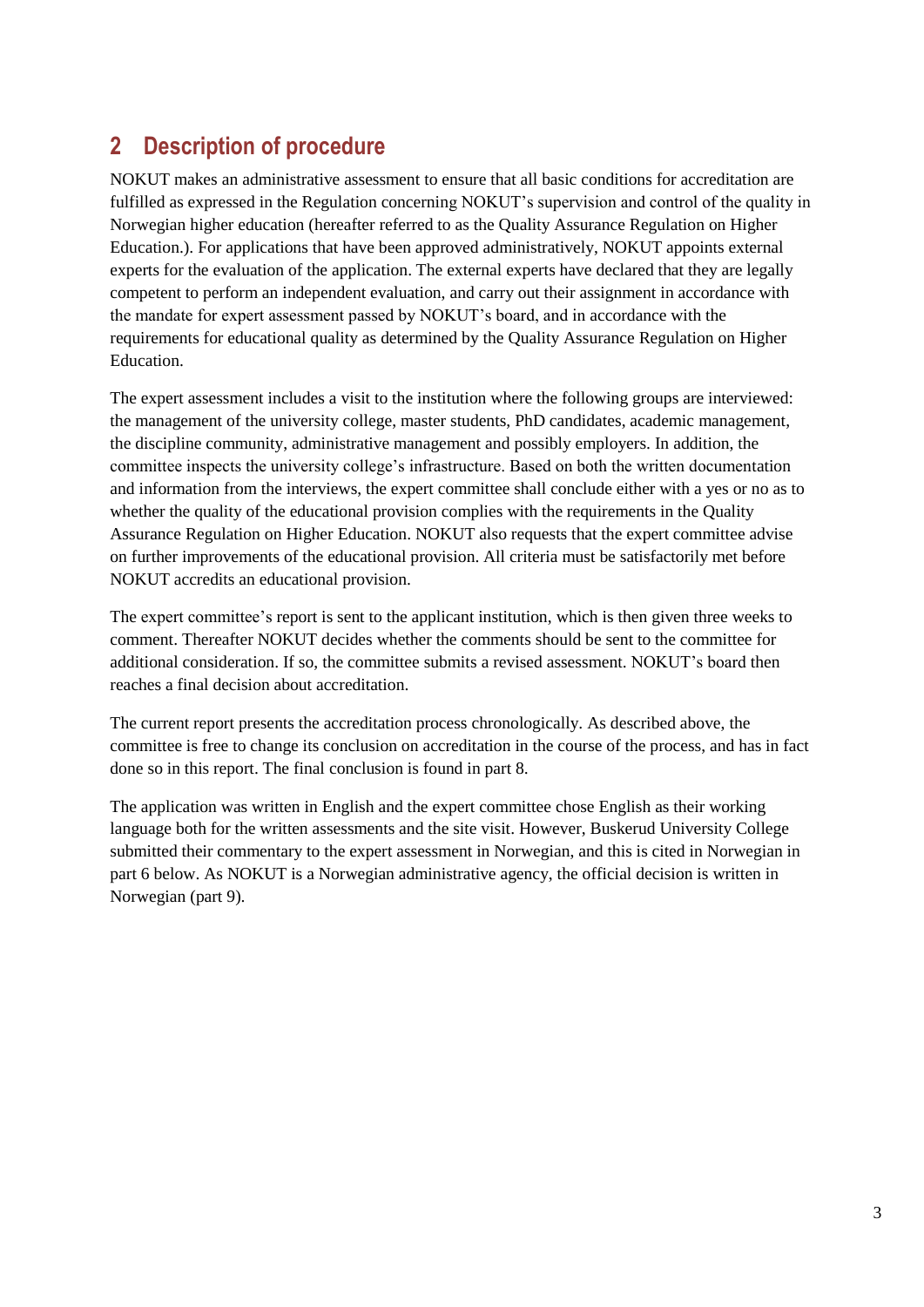# <span id="page-7-0"></span>**3 Administrative assessment**

### **Quality Assurance Regulation on Higher Education § 4-1: Basic conditions for accreditation**

- 1. Demands expressed in the Universities and Colleges Act concerning the following arrangements will be assessed:
	- a. Internal regulations and governance
	- b. Appeals Committee
	- c. Learning Environment Committee
	- d. Educational Plan
	- e. Diplomas and Diploma Supplement
	- f. Quality assurance system

### NOKUT's assessment

l

The intention of this article is to make it clear and predictable what regulations in the University and Colleges Act (2002) that NOKUT supervises. Buskerud University College (BUC) offers accredited educational provision. Hence, it is presupposed that the demands expressed in the Universities and Colleges Act are fulfilled. Diploma supplement is evaluated as satisfactory. NOKUT has deemed the application to be satisfactory for expert assessment. The educational provision's PhD regulations and other regulations will be assessed by the expert committee.

As expressed to BUC, NOKUT has assessed the original version of the Regulation for the Degree of Philosophiae doctor (PhD) at Buskerud University published in Lovdata, and not the English translation which was submitted as part of the application. NOKUT has the following remarks to the regulations for the degree of Philosophiae Doctor (PhD) at Buskerud University College, and advices that BUC changes their regulations accordingly.

- § 6-2. There is nothing in the regulations about forced termination if academic misconduct is discovered.

- § 8-1 and § 8-3. BUC demands that complaints must be substantiated. There is no such demand in the Public Administration Act, and BUC cannot refuse to handle complaints that are not substantiated. On the other hand, they are entitled to recommend that a complaint is substantiated.

Since Buskerud University College does not yet have accreditation for educational provisions in the third cycle, their system for quality assurance of the provision in regard to the PhD level, should therefore normally have been assessed as part of this process. However, as Buskerud University College currently are involved in a project with NOKUT regarding the quality assurance system that is under development as part of the merger between Buskerud University College and Vestfold University College<sup>1</sup>, the quality assurance system is not evaluated as part of this process. Vestfold University College has PhD programmes which are accredited by NOKUT.

<sup>&</sup>lt;sup>1</sup> The institutions have been exempted from the normal cycle of evaluation by the Ministry of Education and Research in order to be part of NOKUT's project.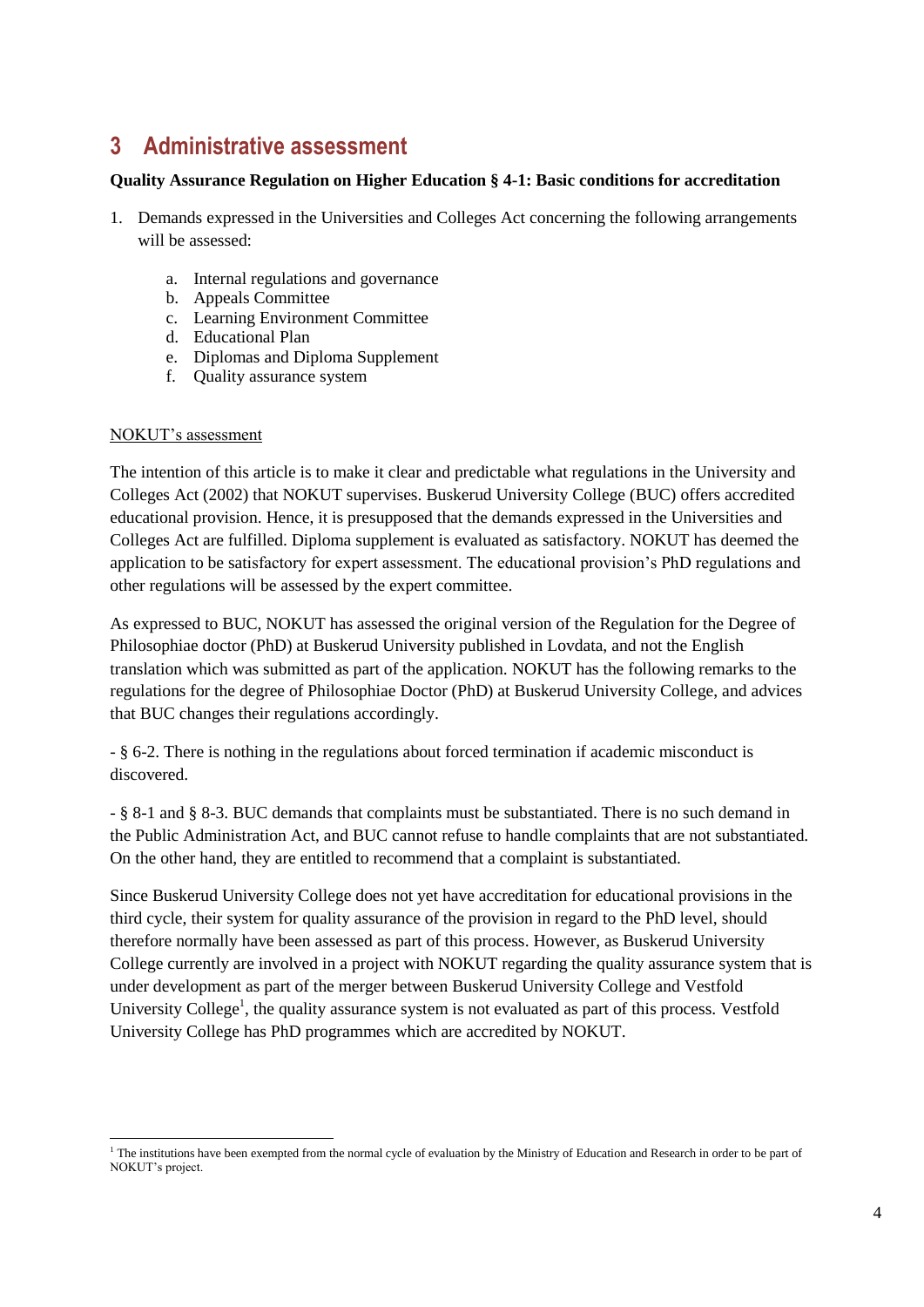### <span id="page-8-0"></span>**4 Expert assessment <sup>2</sup>**

This chapter is the expert committee's assessment. The term "we" refers to the expert committee as such. The number preceding each heading refers to the corresponding provision in the Quality Assurance Regulation on Higher Education.

### **Summary of the report**

l

The evaluation is based on the application; a detailed description of the PhD programme and additional materials requested by the committee. In addition, we have conducted a two-days visit to the institution, allowing us to discuss all aspects of the application. The site-visit allowed for clarification of some of the committee's questions, as well for access to information supplementing our basis for the evaluation.

In spite of a well-written application and extensive description of the programme – and also that many of the requirements are met, the committee cannot recommend accreditation. This conclusion is agreed upon by the whole committee.

Below we briefly describe strengths and weaknesses of the application, and also why we have arrived at the conclusion that our recommendation is not to accredit the applied for programme.

The committee finds that the estimates of recruitment are relevant to the establishing of a satisfactory learning environment and stable provision. The institution is, however, urged to work actively with the recruitments including developing a "marketing plan" to succeed in this respect. Further, the committee found the institution's documentation satisfactory as well as the title for the provision as satisfactory.

With regard to learning outcomes the committee found most of them well aligned with the programme. However, the committee observed that for some of the knowledge-related learning outcomes the wording resembles more level 7 (master level) than the required level 8 learning outcomes including the achievement of high international standard. The committee found that the provision is relevant for working life and/or continued studies.

Content and design of the provision was partly found satisfactorily related to the intended learning outcomes, however, with one exception. According to the committee the institution is required to revise the study plan so that it includes obligatory courses both in quantitative and qualitative research methods.

Further, the teaching and students' work were found suited for the achievements of intended learning outcomes, as expressed in the study programme. However, the university college is advised to make sure that the method courses include exercise-based learning. The committee also found suggested exams and other means of evaluation suited for the assessment of the students' attainment of the learning outcomes. With regard to the dissertation, the university college is advised to require that the candidate is the sole author of at least one article if the dissertation is based on a collection of articles, as well as to include requirements regarding authorship in the supplement to the PhD regulation.

<sup>&</sup>lt;sup>2</sup> The current report presents the accreditation process chronologically. As described above, the committee is free to change its conclusion on accreditation in the course of the process, and has in fact done so in this report. The final conclusion is found in part 8.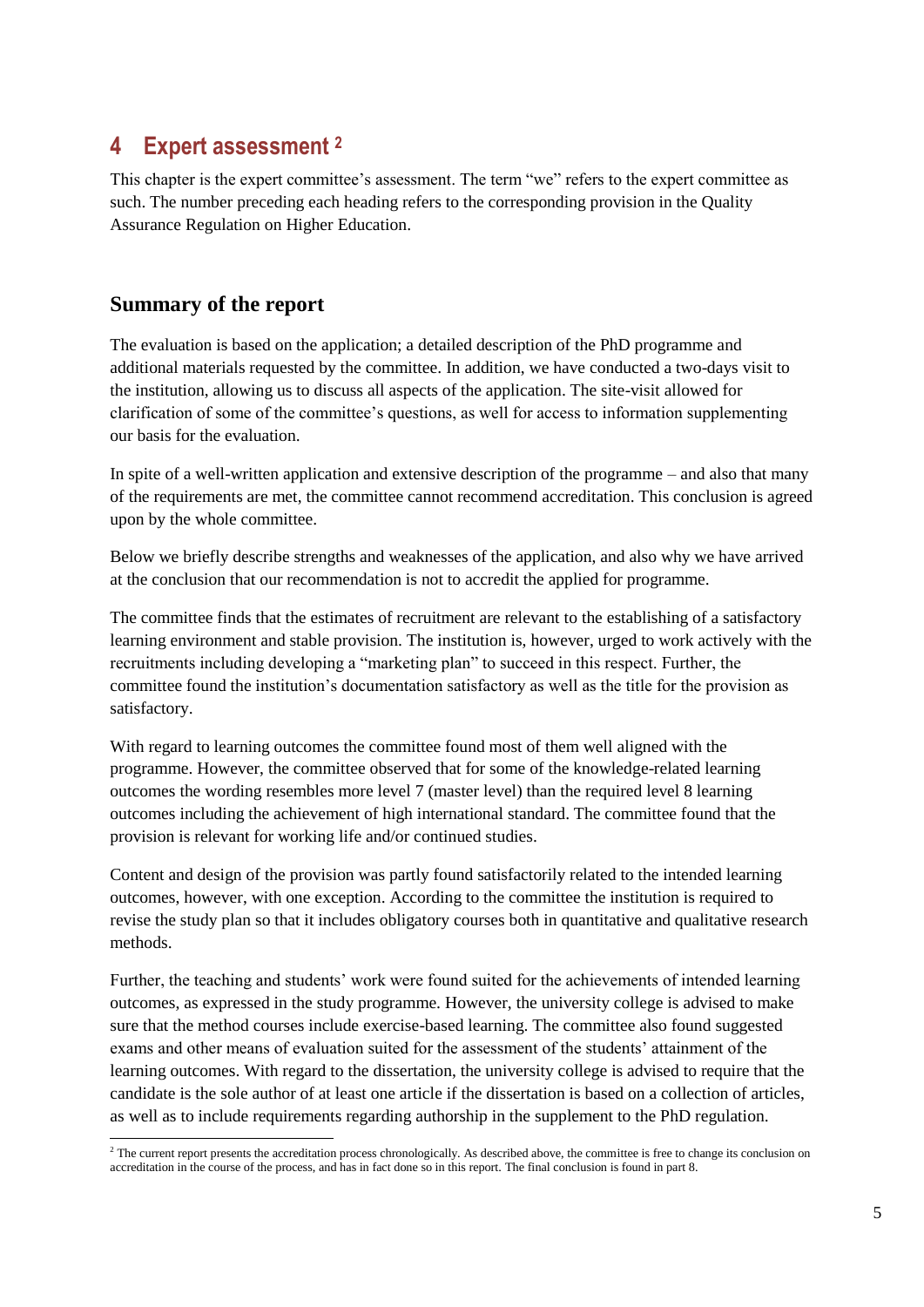The committee also observed that the provision has adequate systems for student exchange and international arrangements adapted to its level, volume and other characteristics.

It was also found that the discipline community attached to the provision is satisfactory. However, the institution is advised to secure that the core group of marketing professors does not become smaller, draft a recruitment plan to make the programme less vulnerable, consider recruiting more staff with competence in qualitative methods, as well as include the extended group as much as possible in the PhD programme.

It was further found that at least 50 per cent of the academic FTEs allotted to the provision are members of the institution's own academic staff, and that professors are represented among those who will teach the core elements of the provision.

The committee also found the discipline community active in research satisfactory for the fulfillments of the criteria and demands specific to the cycle of the present educational provision. The discipline community was also found to participate actively in national and international networks and collaborative arrangements/projects. Finally the institution has adequate support functions and infrastructure.

Above we have summarized the central points from our evaluations. Most requirements are met. In addition to considerations for improvements it is required that:

- The institution must revise the study plan to include compulsory courses in both quantitative and qualitative research methods.
- The institution must revise the knowledge related learning outcomes so they better match the level 8 in the Norwegian Qualification Framework.

### <span id="page-9-0"></span>*4.1 Basic conditions for accreditation*

### **4.1.1 Demands expressed in the Universities and Colleges Act.**

These demands have been evaluated by NOKUT in the administrative assessment.

### **4.1.2 Demands expressed in national curriculum frameworks, where such apply, and in relevant Regulations issued by the Ministry of Education and Research must be met.**

### Assessment

The Ministry of Education and Research's regulations on quality assurance and quality development in higher education and vocational education<sup>3</sup> requires that there is a professional working environment. This refers, e.g., to sufficient human resources needed for the implementation of the programme. The minimum requirement is the workload of eight full-time persons annually and four of these must hold the qualifications of a full professor. Additionally, the applying institution needs to

<sup>&</sup>lt;sup>3</sup> [Forskrift om kvalitetssikring og kvalitetsutvikling i høyere utdanning og fagskoleutdanning.](http://lovdata.no/for/sf/kd/xd-20100201-0096.html)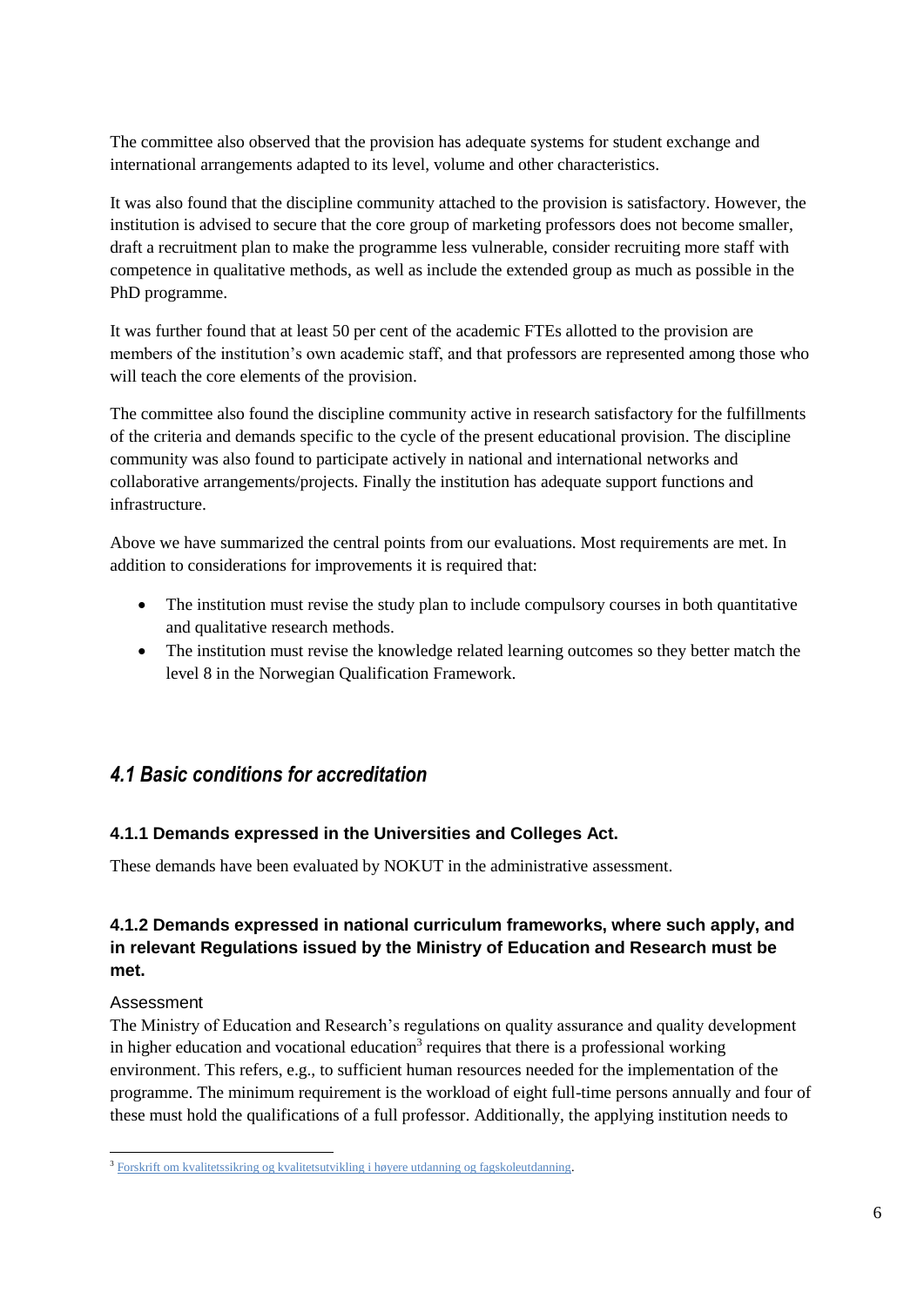demonstrate their capability of including at least 15 PhD students in the programme within five years of initiation.

In their application Buskerud University College (BUC) states that the faculty includes 21 members. Eight of these members are full-time faculty of BUC and two employed at Vestfold University College (VUC), which will be merged with BUC on January 1, 2014. The remaining faculty members are employed at other Norwegian and international universities, but they also hold permanent parttime positions at BUC (professor II). Among the 21 faculty members, 15 are full professors and six are associate professors. Hence, BUC has the sufficient number of full-time persons and the correct formal competence as required in the regulations.

By now BUC has 34 Ph.D. candidates, six of them attached to the School of Business and Social Sciences, but only a few of them in marketing. However, based on a four year PhD programme (with a 25 per cent mandatory work load, economic support, as well as active recruitment) the committee finds it likely that BUC will be able to recruit five new PhD students every year and thus reach the aim for programme size, i.e. 15-20 students.

The human resources attached to the programme are adequate and the aim for 15 to 20 PhD students in the programme seems realistic. However, the recruitment of the candidates poses some challenges which are further discussed in point 4.1.3.

Conclusion Yes, the condition is fulfilled.

### **4.1.3 Estimates of student recruitment, as relevant in relation to the establishing of a satisfactory learning environment and stable provision, must be presented.**

#### Assessment

In the application BUC states that they have a good basis for student recruitment, both internally from their own master programmes as well as from the region. Although the committee agrees that an institution with long tradition of training master students (such as BUC) does have an advantage in recruiting students internally, we do not share the optimism of the applicant in full. In our opinion, the recruitment and the process related to it may form a bottleneck for a successful programme if not planned carefully – for multiple reasons.

First, traditionally students in business administration and in particular in marketing have preferred a business career to an academic one. Motivating the very best students to a position with interesting tasks, but a considerably lower salary level may prove to be very difficult. Second, the very wellestablished institutions in larger Norwegian cities (NHH or BI, for example) have experienced similar challenges. Therefore, we support the ideas of BUC in extending the recruitment efforts to a broader audience within Norway. This is preferable also in order to secure a high quality of PhD candidates.

Furthermore, in the application BUC states that they will recruit candidates from other business schools in Sweden and Denmark. Additionally, at the campus interviews they mentioned other alternatives, such as targeted recruitment from the international partner universities and from the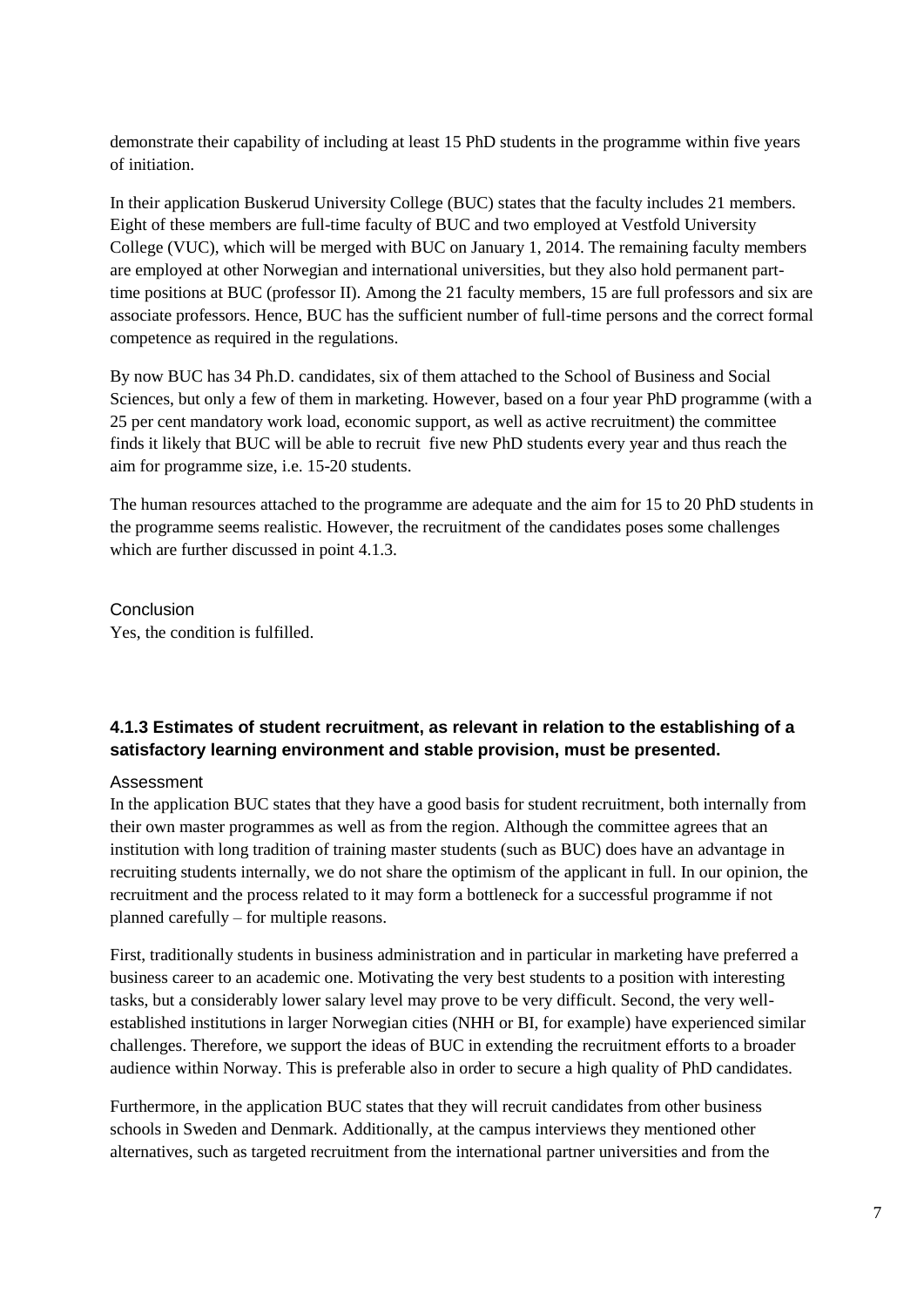industry. The committee welcomes these plans, as they seem more feasible than a completely open international recruitment. The benefits from the latter need to be carefully considered in the light of drawbacks, such as heavy administrative process needed both for application and appeal of potential PhD candidates.

However, the committee agrees that the number of applicants for a PhD in marketing management can be expanded by an active and goal-directed recruitment, given sufficient number of financed study positions and attractive study programme.

### Conclusion

Yes, the condition is fulfilled.

The university college is advised to:

- Actively encourage recruitment also from outside the home institutions (Buskerud University College and Vestfold University College).
- Develop a "marketing" plan for active recruitment.

### **4.1.4 A plan of the students' expected workload must be presented.**

This does not apply for the third cycle.

### **4.1.5 When part(s) of the provision is taught outside the degree awarding institution formally agreed documents must be in place to regulate issues of importance for the students.**

### Assessment

In the application BUC states that no part of the PhD programme requires the participation of an external partner or institution, so this should not be relevant. However, BUC is a member of the National Research School in Business Administration (Nasjonal forskerskole for bedriftsøkonomi) and PhD students may take course provided by the Research School. The consortium agreement between the parties is included in the application.

When it comes to PhD students who have their place of work at another institution than BUC, important regulations are described in the 'Agreement concerning the admission to the study program for Philosphiae Doctor (PhD) Part C' (attached to the application).

### **Conclusion**

Yes, the institution's presented documentation is satisfactory.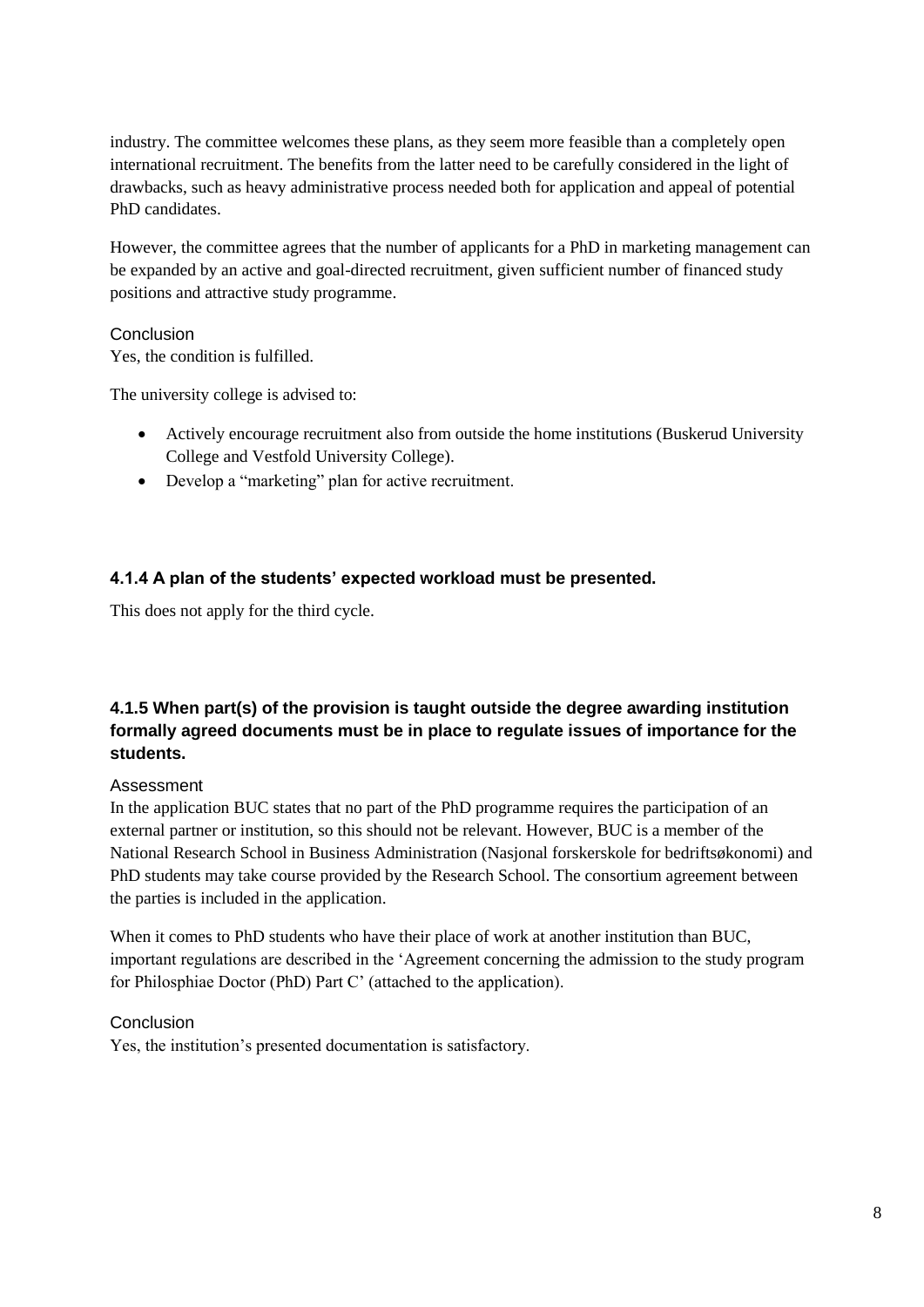### <span id="page-12-0"></span>*4.2 Study Plan*

- 1. The educational provision must have an adequate title
- 2. The provision must be described with reference to learning outcomes
	- a) Learning outcomes must be expressed in terms of a candidate's intended achievements in knowledge, skills and general competence, as related to the National Qualifications Frameworks.
	- b) The provision's relevance for working life and/or continued studies must be clearly expressed.
	- c) Content and design of the provision must be satisfactorily related to the description of learning outcomes.
	- d) Teaching and student work must be suited for the achievement of intended learning outcomes, as expressed in the plan.
	- e) Exams and other means of evaluation must be suited for the assessment of the students' attainment of intended learning outcomes, as expressed in the plan.

3. The provision must have satisfactory links to research and academic and/or artistic development work, adapted to its level, volume and other characteristics.

4. The provision must be attached to student exchange and internationalization arrangements adapted to its level, volume and other characteristics.

### **4.2.1 The educational provision must have an adequate title**

### Assessment

The PhD programme is titled 'PhD in Marketing Management'. The applicant believes that this reflects the programme content and purpose as well as the competence of the faculty. Marketing management is today defined as an organizational function and a set of processes for creating, communicating, and delivering value to customers and for managing customer relationships to benefit the organization and its stakeholders. Also marketing is a broad field drawing on several disciplines such as economics, psychology, organization and more.

The term "management" also indicates that marketing is a management task of key concern for the organization. A key characteristic of BUC's programme is that it is kept closer to real life marketing problems and management practice than other marketing programmes offered in this country (as well as most programmes offered abroad). It should also be noted, that even the term "marketing management" is broad (and often left undefined) the concept has been used for multiple decades and the term seems rather well understood.

### Conclusion

Yes, the title of the provision is adequate.

### **4.2.2 The provision must be described with reference to learning outcomes**

### **a. Learning outcomes must be expressed in terms of a candidate's intended achievements in knowledge, skills and general competence, as related to the National Qualifications Framework.**

The application describes the expected learning outcomes according to the Norwegian Qualifications Framework in terms of knowledge, skills and general competence. After completing the programme the candidate is expected to have obtained the following (as presented in the application):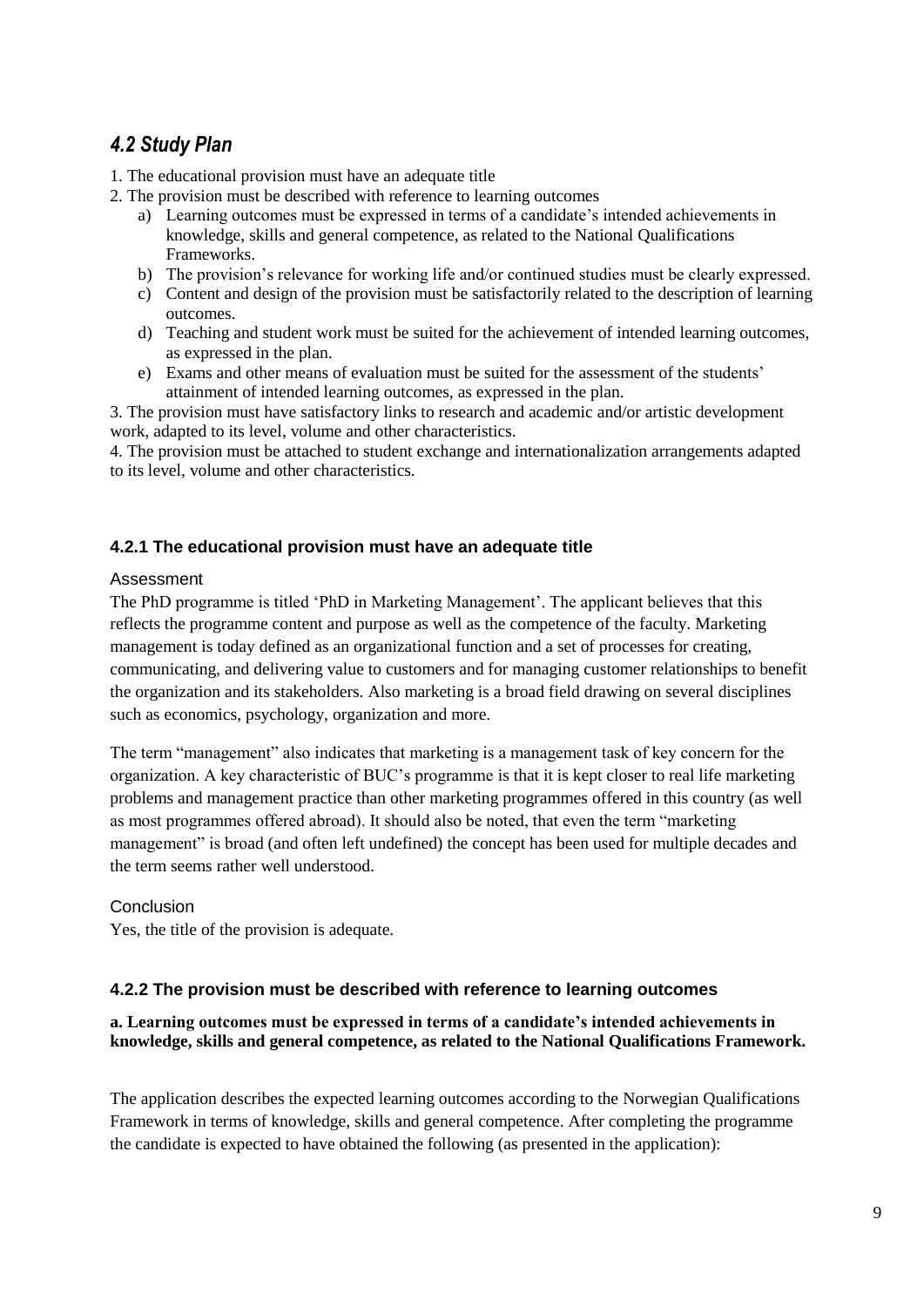Knowledge:

- in-depth knowledge of theories, methods, and specific issues pertaining to marketing management
- in-depth knowledge of on-going research in the forefront of theory development in marketing management
- advanced knowledge of the philosophy of science and relevant ethical issues relating to marketing management research

Skills:

- ability to contribute to the development of new scientific knowledge, theories and method within marketing management, to challenge existing interpretations and to use new forms of documentation to disseminate knowledge within marketing management
- ability to formulate research problems and research designs relevant to marketing management and carry out research at a high international academic level
- ability to evaluate the applicability of various research designs, methods and data analyses specific to marketing management
- ability to relate theories in marketing management to real-world marketing management issues and apply research-based knowledge to challenge established practice in relevant organisations and businesses
- ability to evaluate the quality of others' research in marketing management

General competence:

- ability to participate in academic discussions and communicate research work through recognised national and international academic channels in marketing management
- ability to contribute to innovation through dissemination and application of theories in marketing management to a broader audience outside academia, thereby enhancing knowledge and improving practice in marketing management
- ability to identify relevant ethical issues in marketing management and work with the necessary professional integrity both inside and outside the academic field of marketing management
- development of transferable skills to manage complex projects fitted for assignments both in research and the practice field of marketing management

### Assessment

These learning outcomes seem well aligned with the programme theme both with regard to knowledge, skills and general competence. For most part they follow the level 8 in Norwegian Qualifications Framework (PhD). However, the committee would like to point out that in terms of knowledge-related learning outcomes the wording resembles more level 7 (master level) and therefore these learning outcomes must be revised before initiation of the programme. Furthermore, it should be noticed that on level 8 the learning outcomes should stress the achievement of high international standard, which could be better reflected in the intended learning outcomes of the programme.

### **Conclusion**

No, learning outcomes are not satisfactorily described.

• The institution must revise the knowledge-related learning outcomes so that they match better the level 8 in the Norwegian Qualifications Framework.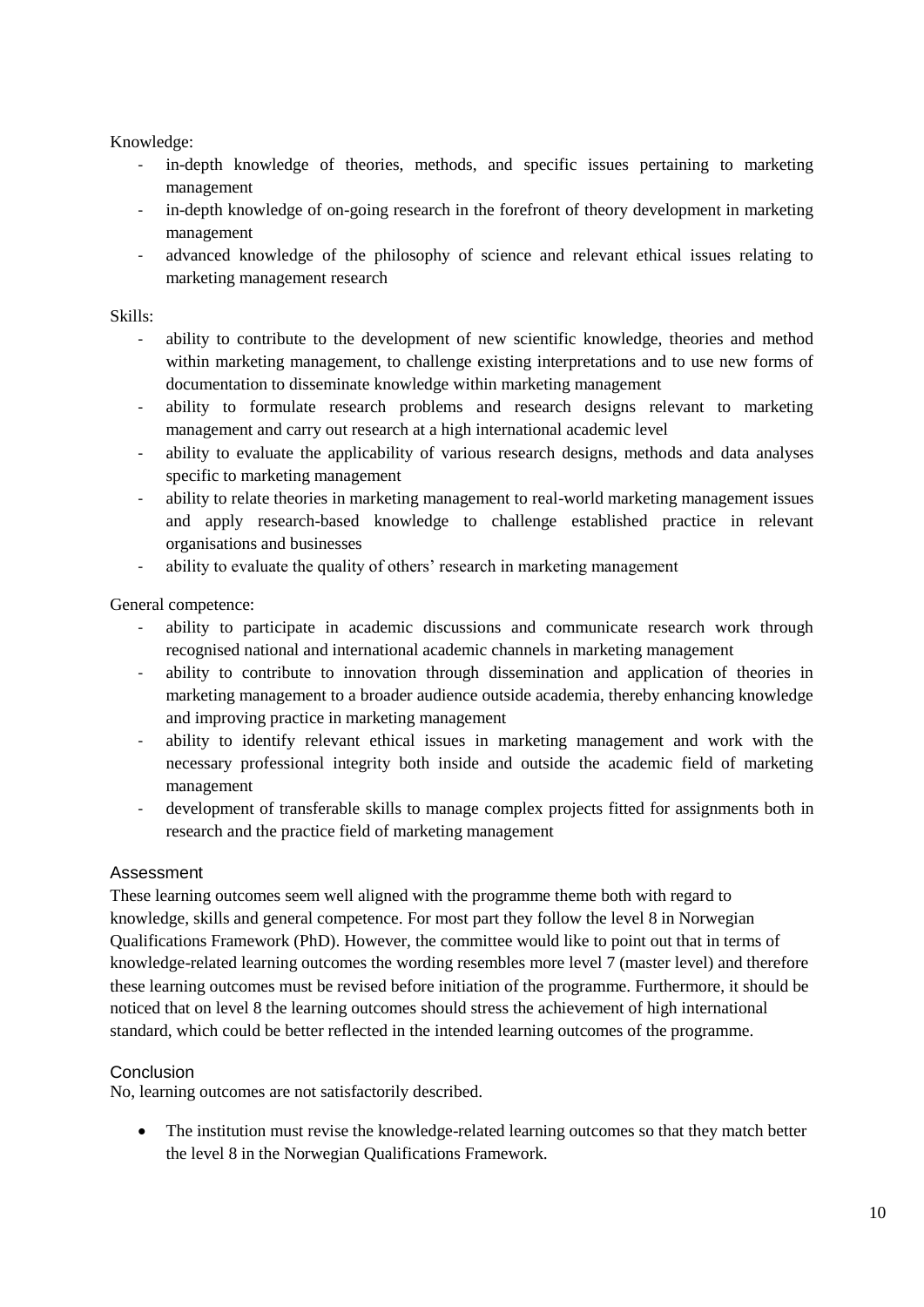### **b. The provision's relevance for working life and/or continued studies must be clearly expressed.**

### Assessment

In the application BUC highlights the importance and relevance of marketing management as a research topic. We do agree with the applicant that this is not only a core area of research within business studies, but it is also of utmost importance for the successful operations of companies from small, open economies such as Norway. The scope of the programme is kept broad on purpose, not at least because of the expected close collaboration with industry. This approach is welcomed by the committee, as it allows the research topics to emerge more freely taking into account not only the interest of the doctoral candidates and recent theoretical development, but also the needs of business in practice.

Although the application does not provide a very detailed description of the relevance, BUC demonstrated during the site visit organization, collaboration and research issues involving actors from the tourism industry, which can to a substantial degree influence the industry' and firms' competitiveness. This large-scaled project is funded by Norwegian Research Council and REISEPOL, and obtained in competition among research institutions in Norway. BUC is also working for developing similar cooperation and programmes with actors in other industries.

### Conclusion

Yes, the provision's relevance for working life and/or continued studies is clearly expressed.

### **c. Content and design of the provision must be satisfactorily related to the description of learning outcomes.**

### Assessment

The application provides a detailed description of the study plan, the planned courses and a table which connects the intended learning outcomes and course (Table 4). The courses and their intended learning outcomes are of great importance for the most demanding part of a PhD programme – the dissertation. The courses, closeness and access to supporting supervisions should contribute to success in the demanding dissertation phase of the PhD programme in marketing.

In general, the committee feels that the study plan is well related to the intended learning outcomes and it is probable that after completing the programme the candidate will have the expected qualifications. However, there is one significant exception of the rule, and in this area the committee feels that the applicant falls short in meeting the learning outcomes. This area is research methods.

In terms of skills, BUC proposes two clearly methods-related learning outcomes:

- ability to formulate research problems and designs relevant to marketing management and carry out research at a high international academic level
- ability to evaluate the applicability of various research designs, methods and data analyses specific to marketing management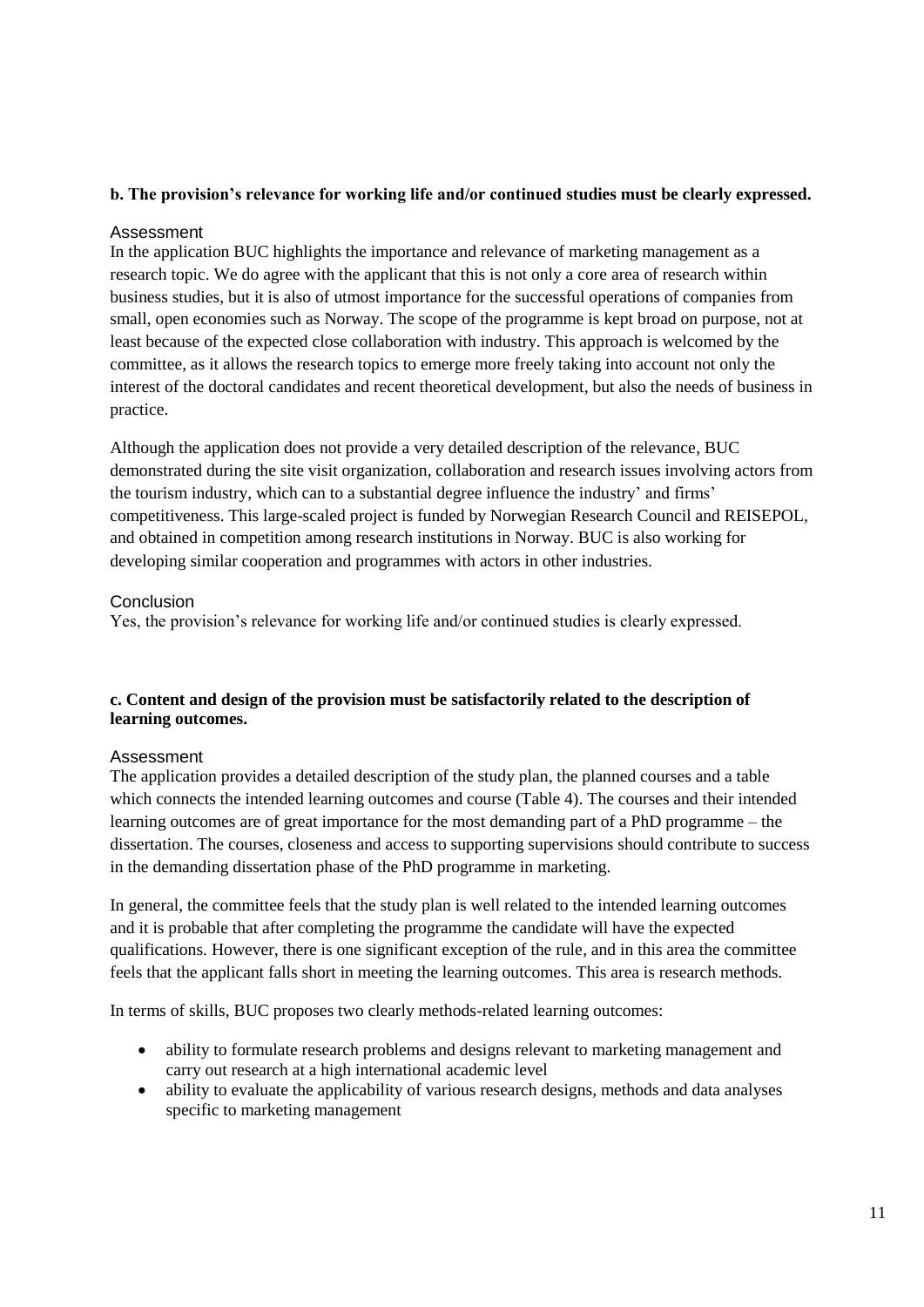Achieving these learning outcomes would require that the PhD candidates are exposed to diverse research methodologies and learn about their appropriate use. Which methods and techniques most suitable for formulating and design a research programme, should therefore be significantly influenced by the research problem. At the moment the study plan includes courses both on quantitative and qualitative research methods, but the curriculum is heavily biased towards quantitative methods. Furthermore, the only course on qualitative methods is an elective one, which means that it is possible to complete a PhD with very limited knowledge and skills on these methods. The committee thinks that this is a significant weakness in otherwise well-balanced study plan and should be corrected.

### Conclusion

No, the provision's content and design is not satisfactorily related to the description of learning outcomes.

• The institution is required to revise the study plan so that it includes compulsory courses both in quantitative and qualitative research methods.

### **d. Teaching and student work must be suited for the achievement of intended learning outcomes, as expressed in the plan.**

### Assessment

The PhD programme at BUC is a combination of lectures, seminars and term paper presentations as well as independent research. This combination of activities including exposure to advanced theories and networks, concentrated work and pressure to present is highly adequate to reach the intended learning outcomes.

During the programme the students (candidates) will be urged to present and discuss their research including research papers, and proposals, and will also be invited to seminars with recognized researchers to present and discuss their research. Such activities are highly relevant for the work with the PhD dissertation (which must be evaluated of an independent committee and be accepted before it can be defended).

In terms of coursework the contact hours are heavily biased towards seminars, which is an appropriate method with advanced students and small groups, such as a PhD programme. The reading packages for courses contain relevant literature and are on the level which is expected of PhD candidates. Although the application is somewhat unclear on the method courses, the committee expects that BUC follows the commonly used, exercise-based learning on those courses.

#### Conclusion

Yes, the teaching and student work is suited for the achievement of intended learning outcomes, as expressed in the plan.

• The university college is advised to make sure that the method courses include exercise-based learning on those courses.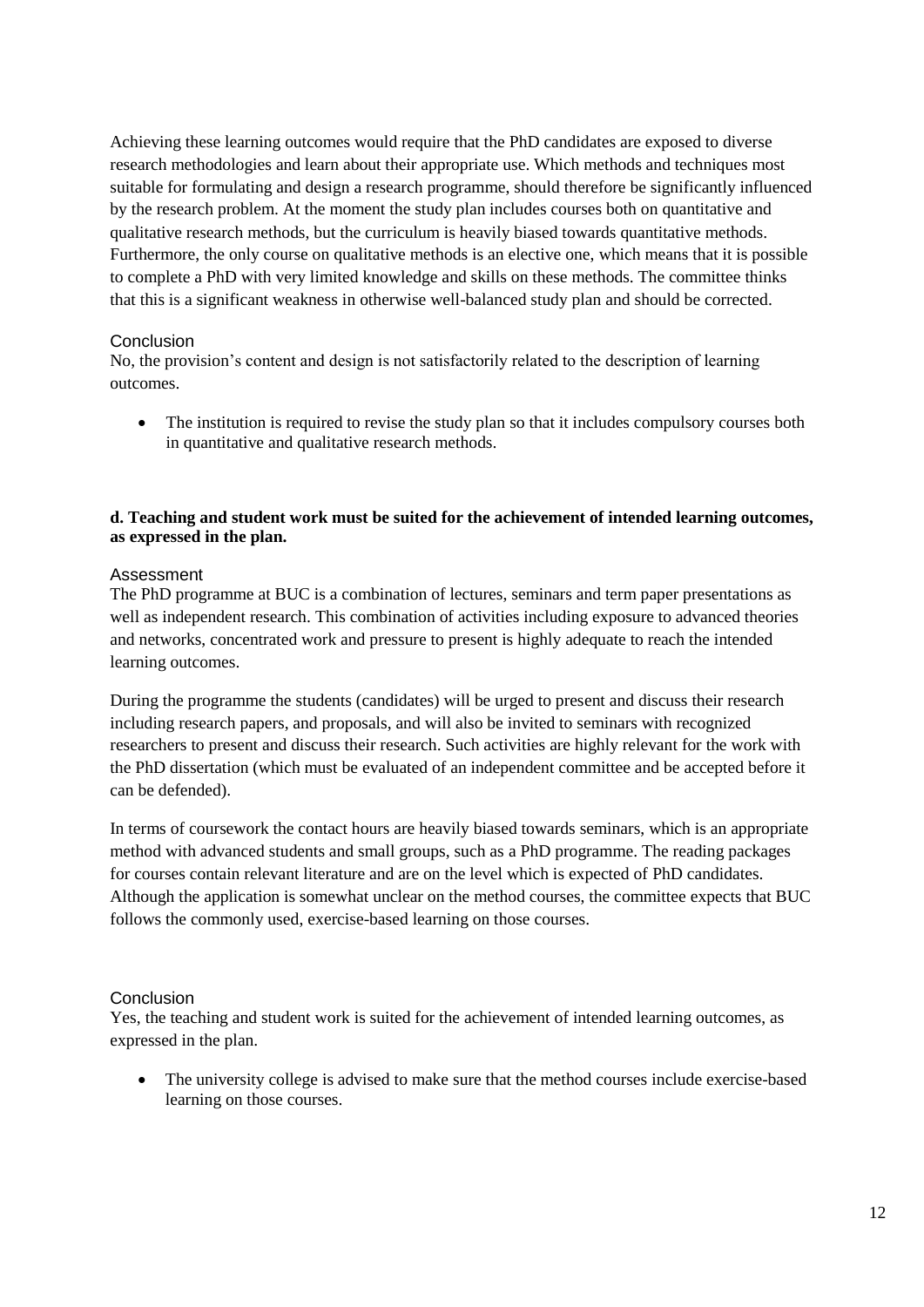### **e. Exams and other means of evaluation must be suited for the assessment of the students' attainment of intended learning outcomes, as expressed in the plan.**

### Assessment

In the PhD programme, a term paper is the main form of assessment. Although the committee agrees that it is the most appropriate method of assessment on PhD level, we argue that a more diverse method of assessment should be considered. Furthermore, we recommend that BUC would reconsider whether all term papers should be assessed with the scale pass/fail. Given that the PhD candidates often use the term papers as pieces of their own research, it would be very valuable and motivating for them to receive more detailed feedback on the papers.

Additionally, the committee was particularly concerned with how BUC would monitor the progress of PhD candidates, as non-performing students are a common problem in all higher education institutions. The plan of making the candidates write three term papers within the first six months of study (evaluated by three different professors) seems as a good idea.

The dissertation can either be a monograph or a collection of 3-5 publishable articles. The dissertation will be evaluated by a committee of three, of whom maximum one is affiliated to BUC. The supervisor(s) cannot be part of the committee. The outlined process of submitting and evaluating the dissertation resembles established standards at other institutions and is adequate for assessing the candidate's work.

The requirements for the contents of monographs or article-based dissertations are clear. It is positive that articles co-authored with others can form part of the dissertation, and that the candidate is required to be first or sole author on at least two articles (although this is only stated in the application and not in the supplements to the regulation or the course description). However, the committee believes that the candidate should be sole author on at least one article to show that she or he can do independent, high-quality research.

### **Conclusion**

Yes, exams and other means of evaluation are suited for the assessment of the students' attainment of intended learning outcomes, as expressed in the plan.

The university college is advised to:

- Consider including other modes of assessment as well as a revision of the assessment scale.
- Require that the candidate is sole author on at least one article if the dissertation is articlebased, and to include requirements regarding authorship in the supplements to the PhD regulations.

### **4.2.3 The provision must have satisfactory links to research and academic and/or artistic development work, adapted to its level, volume and other characteristics.**

### Assessment

In the application BUC expresses its intent to link the PhD programme in marketing management with its on-going research projects. One of the research projects – Developing Sources of Competitive Advantage in the Norwegian Travel Industry – was also presented to the committee during the site visit. This extensive five year project is a good example of a project which is relevant from the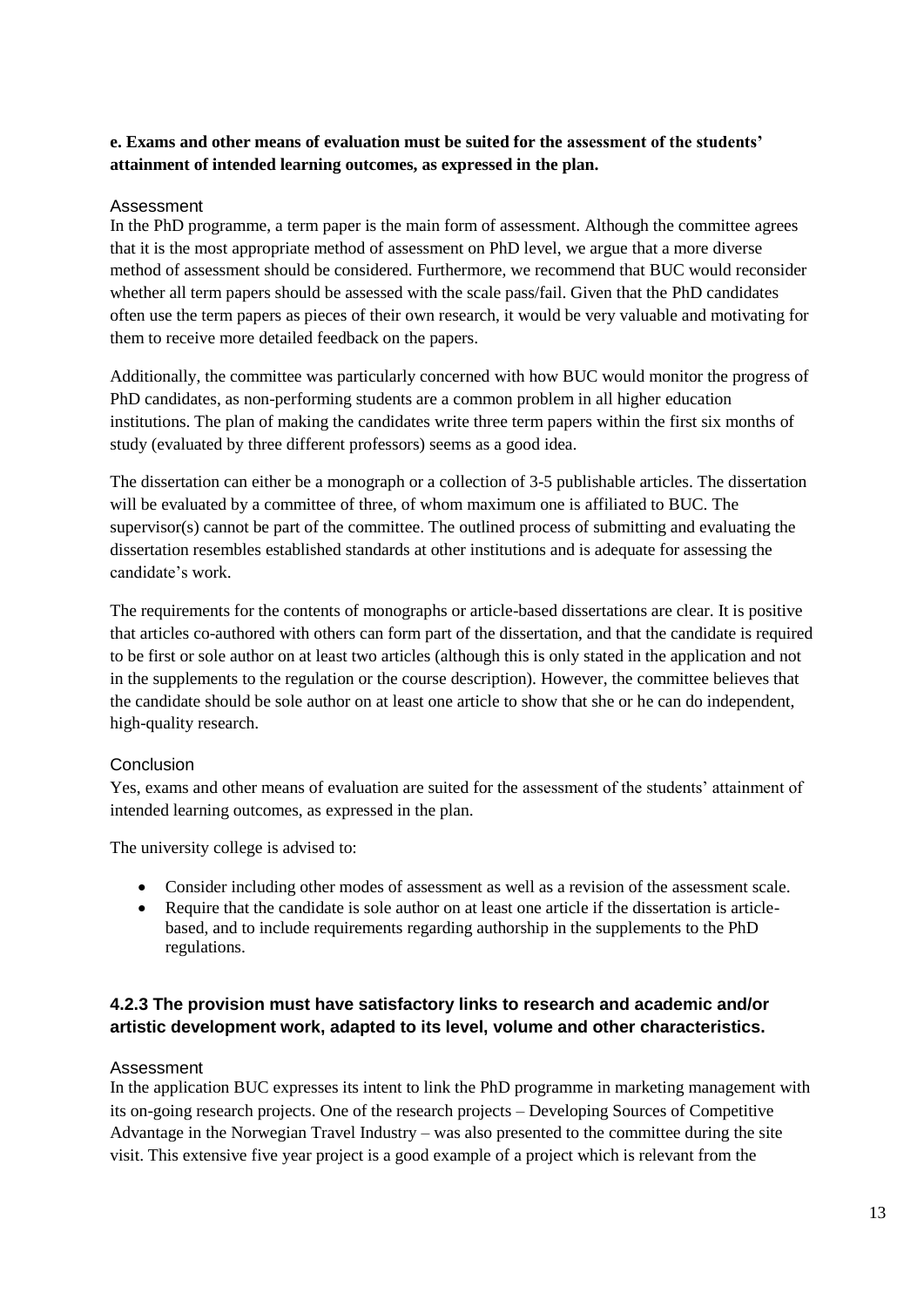viewpoint of the programme. It may act both as a basis for relevant research questions, source of data and potential for research funding.

The committee hopes that the BUC faculty is able to introduce also other similar research projects as they would certainly be of value to the programme. In order to not limit the academic freedom of the PhD candidates of the programme – also other research topics than the ones linked to these projects should be acceptable. This, however, will require efforts to clarify whether the faculty possesses the needed competence, willingness and has the time to become involved.

### Conclusion

Yes, the provision has satisfactory links to research and academic and/or artistic development work, adapted to its level, volume and other characteristics.

The university college is advised to continue including PhD candidates in research projects.

### **4.2.4 The provision must be attached to student exchange and internationalization arrangements adapted to its level, volume and other characteristics.**

### Assessment

According to the application, BUC has chosen internationalization as one of its strategic priorities. This is also reflected well in the PhD programme by its international orientation and close cooperation with professors from abroad, as well as the requirement that all PhD candidates who are accepted in the programme should spend at least one semester abroad, where BUC will assist with application, advice and additional grants. The committee welcomes this initiative and stresses the importance of a lengthier stay at a foreign educational institution.

BUC has long term collaboration particularly with North American universities and it can be expected that at least in the beginning, the international visits will be focusing on the partner universities. This is understandable as many of the PhD candidates will have a second supervisor based in these institutions and thus they will receive substantial benefit of their stay abroad.

PhD candidates are expected to apply for external funding for their stay abroad, but in case this does not succeed, BUC will support the candidate financially through its strategic funds. Besides funding, the PhD candidates will also receive additional support from administration and international office where they have prior experience in supporting international mobility of master students and staff. In case the programme will be opened to international recruitment, additional resources will probably be needed to support the internationalization at home.

### **Conclusion**

Yes, the provision has systems for student exchange and internationalization arrangements adapted to its level, volume and other characteristics.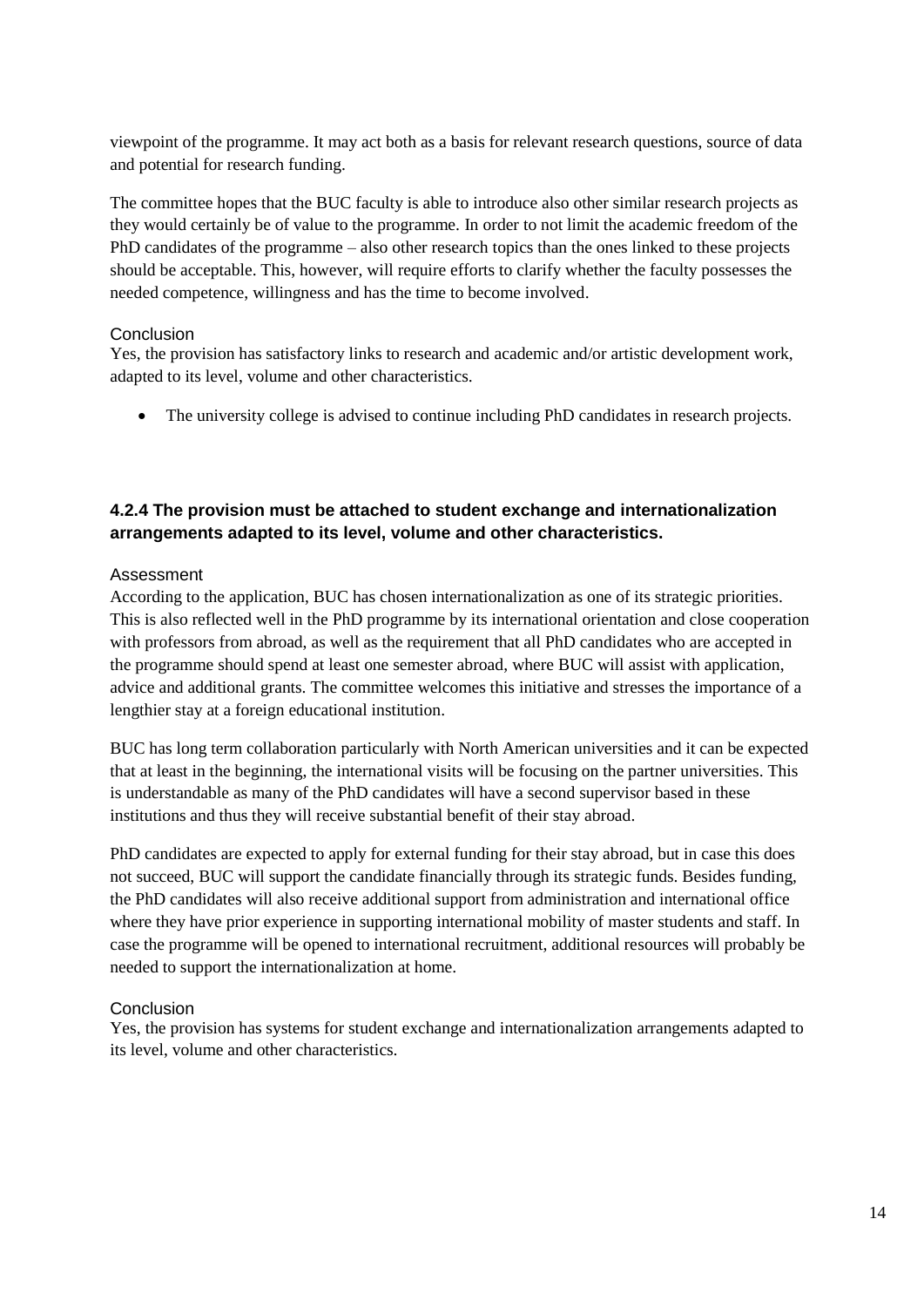### <span id="page-18-0"></span>*4.3 Discipline community/-ies attached to the provision*

### **4.3.1 The composition, size and collective competence of the relevant discipline community/-ies must be adapted to the provision as the plan describes it and adequate for the conduct of relevant research and development work.**

### Assessment

The discipline community attached to the programme consists of a core group of eight faculty members with full-time positions at the BUC, and 13 faculty members in an extended group who hold adjunct positions. The core group are responsible for and will generally teach the courses in the program as well as working as supervisors, while the extended group will teach parts of courses and supervise students. In total, 9.35 FTE are allocated to the programme. 5.9 FTE (63%) are from the core group of BUC full-time staff. All the faculty members in the core group have full-time employment at BUC. Of the 21 persons attached to the programme, 15 are professors and six associate professors. In the core group, six of eight are professors and the two remaining associate professors. In total, this satisfies the regulation's requirement<sup>4</sup> that new PhD programmes have a "discipline" community equivalent of eight FTE at the professor or associate professor level, of which six is in fulltime combined research- and teaching positions and at least four at the professor level" (the committee's translation). Together the core group and the extended croup have sufficient competence to supervise the PhD students in their dissertation work.

The composition of the discipline community is overall adequate, although with some relatively thinly covered areas, this also include the managerial aspects and problems focussed in PhD programme in Marketing Management. The field of marketing research has three main areas: consumer behaviour, marketing strategy and modelling. The discipline community attached to the programme are working within consumer behaviour and marketing strategy, and in these fields it has the necessary competence and size, in particular when one takes into account the extended group. The committee understands that a small institution cannot have competence in all fields, but notes that one area which is important for marketing management, namely modelling (i.e. mathematical modelling of marketing problems) is not represented. If BUC will aim at modelling, personell with this competence will be needed. It should, however, be noted that leading institutions in Norway, e.g. NHH, do not have any specialist nor offers any course in (mathematical) modelling in marketing.

The committee has some concerns regarding the size of the core group which will be the base for the programme. Of the core faculty with full-time positions, there are six professors and two associate professors. Of the six professors, only three have the majority of their publications within the field of marketing. The small size of the core faculty is somewhat compensated for by the strong list of adjunct faculty – should one of the core faculty leave, for instance, one of the adjunct professors can take over teaching and supervision. Still, the committee thinks that the university college has a minimum level of core marketing professors, and that BUC cannot let this group become smaller.

One particular area of concern is qualitative methods. If qualitative methods becomes a compulsory course – as suggested by the committee – and students using qualitative methods in their research are recruited, the programme may need more competence in this field in the future. At present, however, this is not a problem.

 4 <http://www.lovdata.no/for/sf/kd/td-20100201-0096-003.html>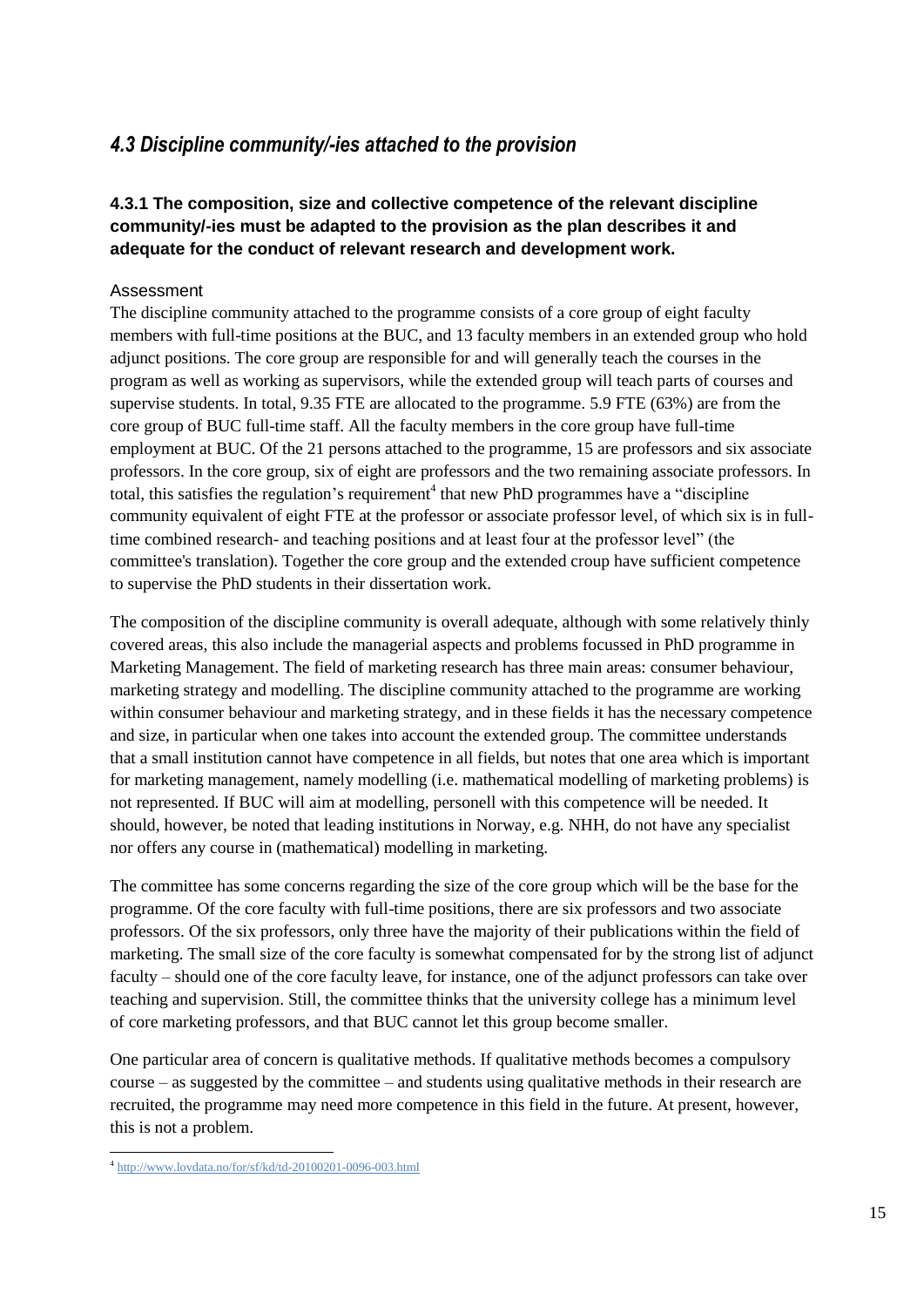The strength of the discipline community is in many ways the extended group, which include several highly productive, much cited and well-known scholars in Norway and abroad. The extended group also includes several Norwegian professors either working in or with close relations to industry. The committee believes that BUC can produce a successful PhD programme if they manage to combine the networks and high competence of the international staff with the access to interesting problems and data and active supervision from the local faculty.

### **Conclusion**

Yes, the composition, size and collective competence of the discipline community/-ies is adapted to the provision as the plan describes it, and is adequate for the conduct of relevant research and development work.

The institution is advised to:

- Not let the core group of marketing professors become smaller.
- Consider drafting a recruitment plan for the discipline community in order to make the programme less vulnerable.
- Consider recruiting more staff with competence in qualitative methods.
- Include the extended group as much as possible in the PhD programme, for instance in the annual seminar of PhD students.

### **4.3.2 At least 50 per cent of the academic FTEs allotted to the provision must be members of the institution's own academic staff. Of these, professors (full or associate) must be represented among those who teach the core elements of the provision.**

c. For third cycle provisions, PhD or stipend programme for artistic development work, at least 50 per cent of the relevant discipline community/-ies must be full professors, and the rest associate professors.

### Assessment

BUC has documented a total of 9.35 FTE allotted to the programme. Of these, 5.9 FTE (63%) are from the core group of BUC full-time staff. All the courses are taught by professors or associate professors. The BUC staff is responsible for the courses, although some are co-taught with part-time professors.

Of the 9.35 FTE allocated to the programme, 6.35 FTE (68%) are professors and 3.0 FTE (32%) are associate professors. If we only look at the core group of BUC full-time employees, 4.5 of 5.9 FTEs (76.2%) are professors. Hence, the condition is fulfilled.

### **Conclusion**

Yes, the criteria and the demands specific to the cycle of the present educational provision are fulfilled.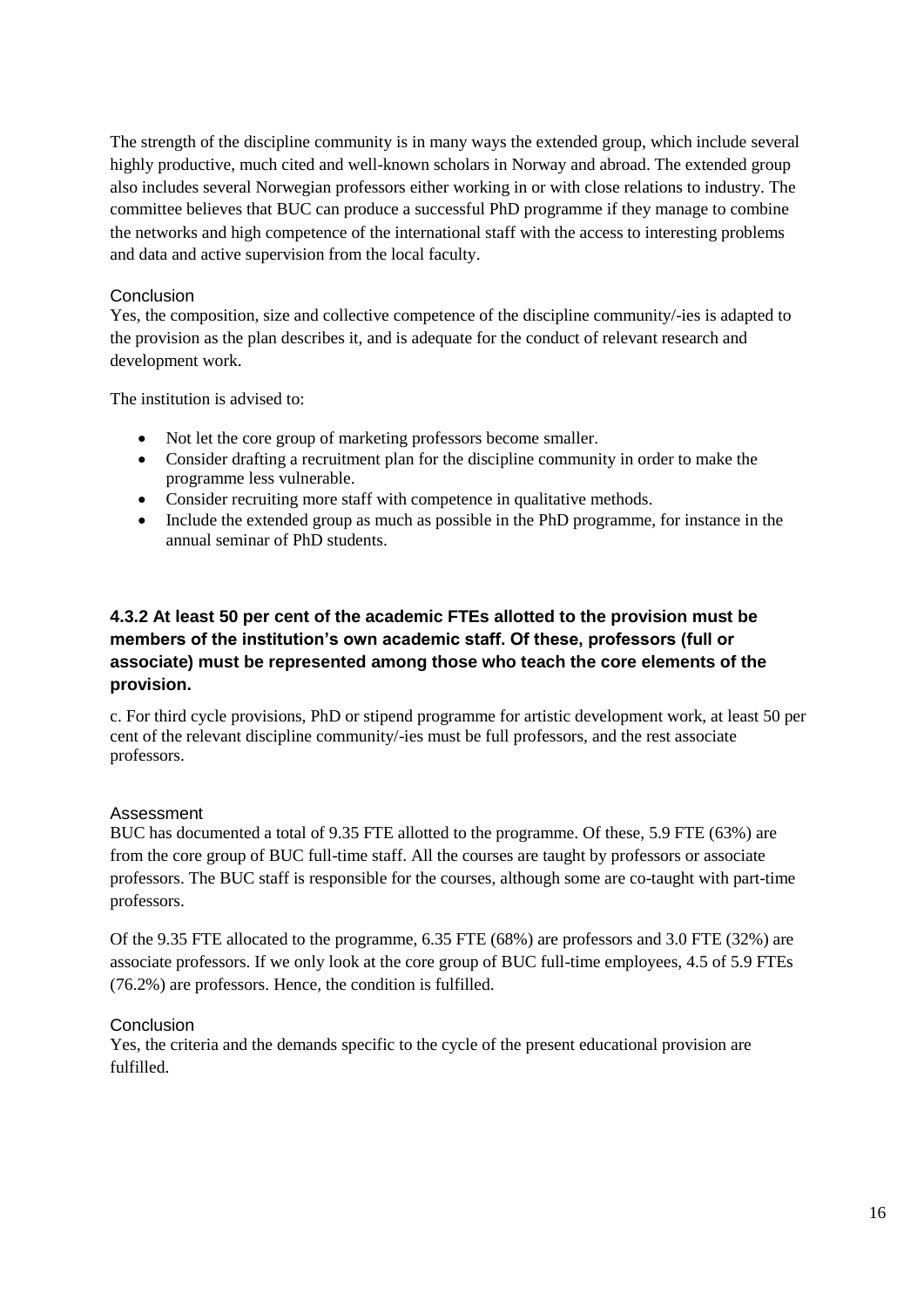### **4.3.3 The discipline community/-ies must be active in research and/or development work.**

c. For the third cycle, documented results at a high international level of quality, with satisfactory disciplinary breadth.

### Assessment

All the members of the discipline community are active researchers at an international level, as indicated by having at least one publication in a peer-reviewed publication outlet in the last three years. While as expected most publications are at level 1 in the Norwegian quality system, several members of the core group also publish or have published in level 2 journals. This indicates that they have the necessary level not only to produce research at international level but also the potential to produce research in the forefront of their fields. High-level outlets published in by faculty members include Journal of Applied Psychology, Journal of Marketing and International Journal of Research in Marketing. In the extended group the level is even higher. In total, the committee believes that the research level of the discipline community is high enough to be able to provide education at the PhD level.

As noted in the application, the overall productivity at BUC is moderate and around the average or slightly lower than at comparable universities and university colleges. We note that the (currently) most productive researchers in the core discipline community are publishing outside marketing.

The impact of the research done by the discipline community is considerable as a whole, although this impact is highly unevenly distributed. Some researchers, particularly in the extended group, have a high impact as measured by the number of citations (Table 10 in the application). This is also the case for some of the faculty belonging to the core group. Uneven productivity and impact is common as well as present in any faculty group. As a whole the faculty group keeps the required international standard.

Looking at the range/breadth of topics we note that the research output of the discipline community is diverse and covers employee and user motivation, branding and brand management, business-tobusiness relationships, market orientation, tourism, consumer creativity and several other relevant areas to marketing. The breadth of the topics covered is sufficient to provide the necessary supervision and teaching.

### **Conclusion**

Yes, the criteria and the demands specific to the cycle of the present educational provision are fulfilled.

### **4.3.4 The discipline community/-ies must participate actively in relevant national and international networks and collaborative arrangements/projects.**

### Assessment

The members of the discipline community are actively engaging in national and international networks. All the members of the core group are publishing together with collaborators from other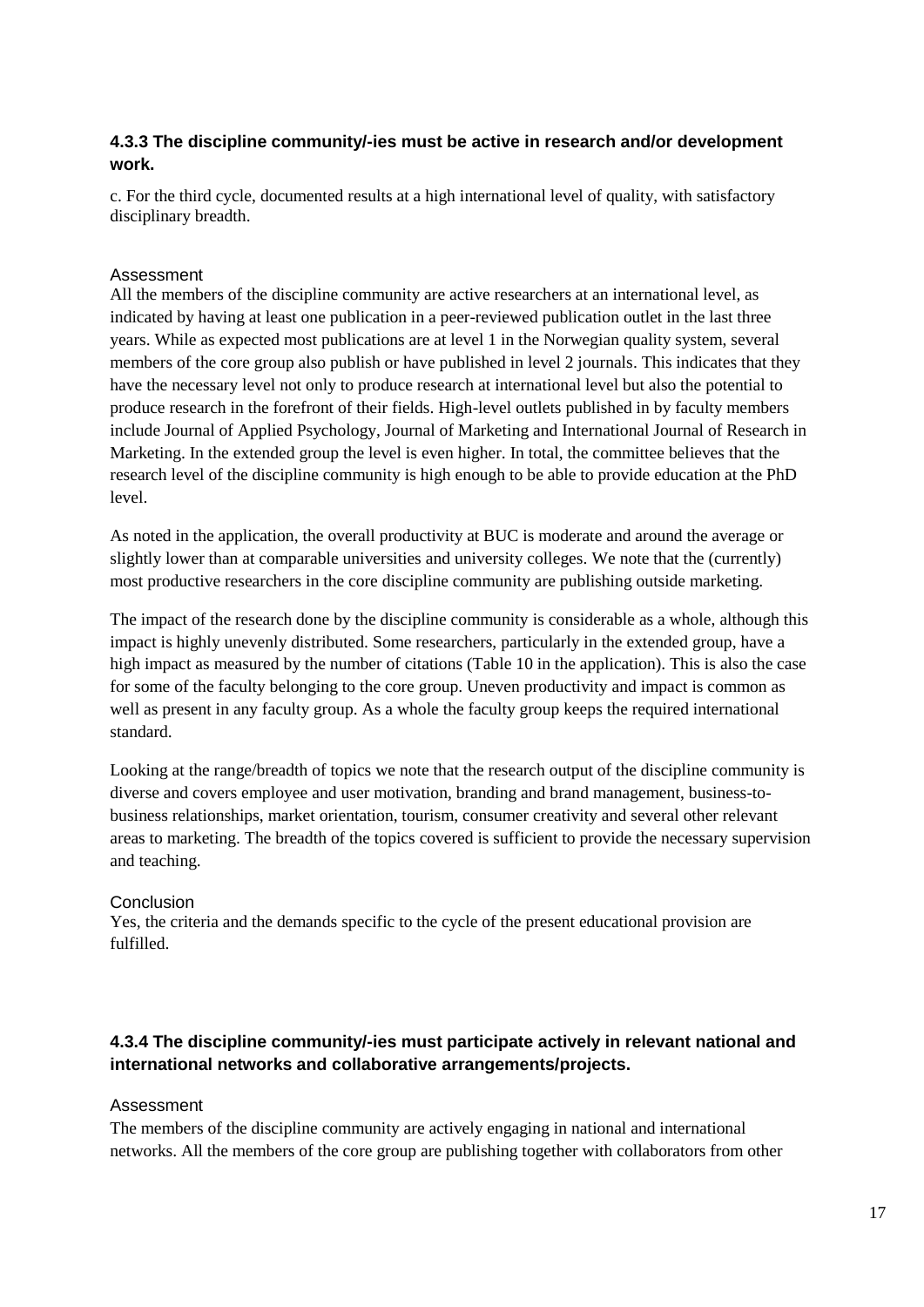institutions, and the faculty in the extended group naturally have their own networks and collaborators. It is the opinion of the committee that one of the strengths of the application is the strong ties with other faculty and institutions; formed through years of collaboration on the individual level and not for "strategic" reasons to fulfil the demands of the application process.

The networks are also strong to the local and national industry, in particular to the travel and tourism industry. This is witnessed through several previous and on-going projects in collaborations with firms and industries in this sector. The committee believes that the PhD programme will benefit from this, since it can give both funding (for instance through projects financed by the Norwegian Research Council and/or the industry), access to interesting research problems and relevant data.

The networks are also the bases for the agreements with the institutions with whom BUC has collaboration agreements, and where PhD students can go for shorter or longer visits. Thus, also the PhD students can benefit from the institution's international network.

### Conclusion

Yes, the discipline community/-ies participates actively in relevant national and international networks and collaborative arrangements/projects.

### **4.3.5 For provision with vocational practice/internship arrangements, the discipline community/-ies and the practice supervisors must have relevant experience from the practice field.**

Not applicable.

### <span id="page-21-0"></span>*4.4 Support functions and infrastructure*

**4.4.1 The institution must have rooms, library services, administrative and technical services, ICT resources and working conditions for their students that are satisfactory and adapted to the provision as described in the study plan and the number of enrolled students.** 

### Assessment

Current PhD students at BUC have their own individual offices. The committee notes that the master students at BUC, who have access to offices shared between four students, have better working conditions than many PhD students at other institutions. Since the institution is relatively small, there are short physical distances between students and between students and supervisors. A planned renovation project will also bring the office space up to date, and the committee is certain that BUC will be able to provide good physical working conditions even with an increase in the number of students.

The library facilities are adequate, and the library either has access to relevant scholarly articles through subscribed databases or is able to get the article from other collaborating libraries. The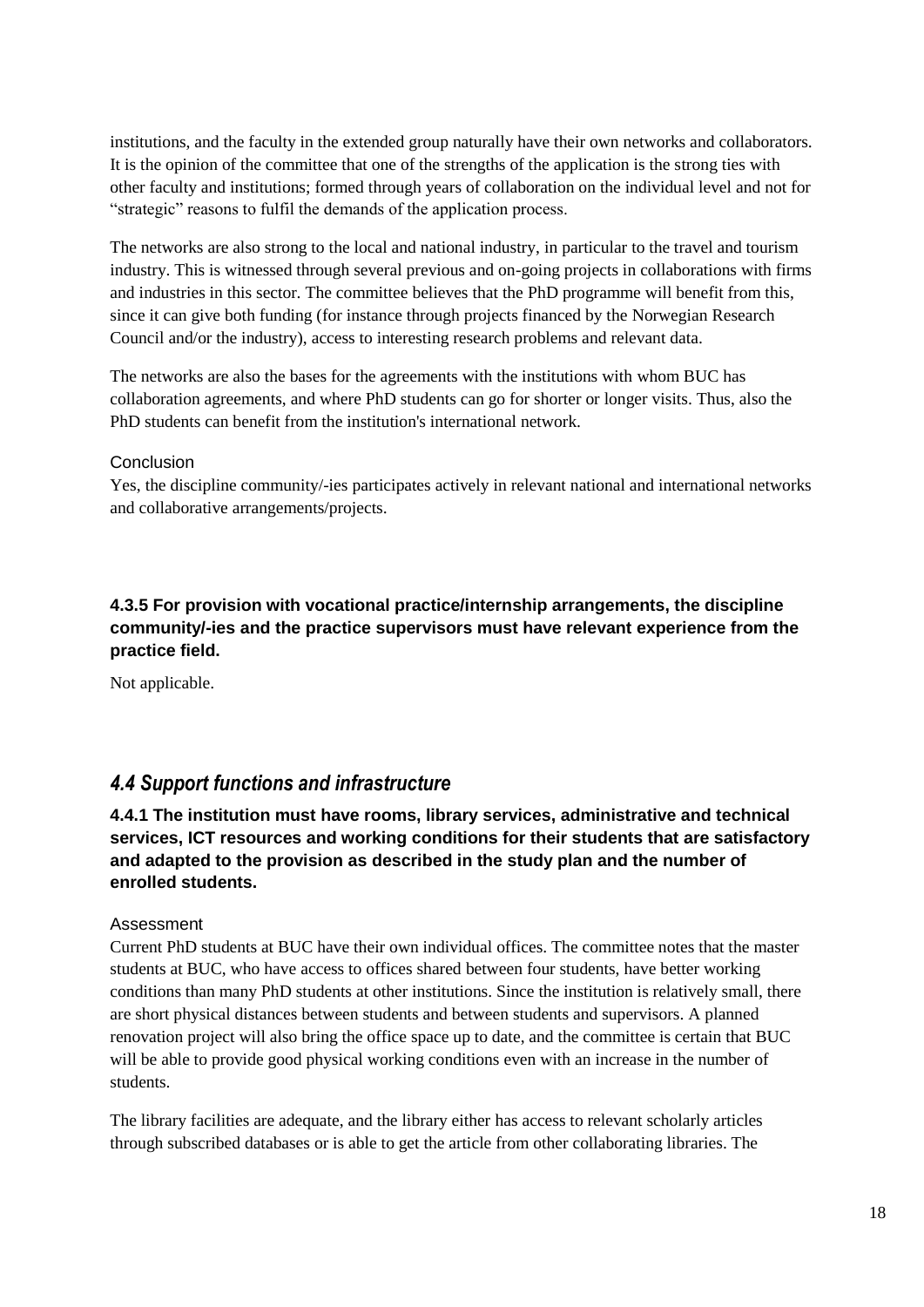availability of online databases of journals, arguably the most important issue for doctoral students, is good and in line with other institutions with PhD programmes in marketing or related subjects. Importantly, these journals are also available from outside the campus. The IT services are also adequate, and the students have access to the necessary software both for quantitative and qualitative analysis.

The administrative and support staff and functions are found adequate. One particularly important issue is support for both international PhD candidates coming to BUC to study and for PhD students spending part of the time abroad. These students typically have different needs than exchange students, since they need work permits, often bring their family, require other types of housing and so on. Based on the interviews with the administrative staff the committee believes that BUC has the necessary systems and resources to support these students.

### Conclusion

Yes, the institution has adequate support functions and infrastructure.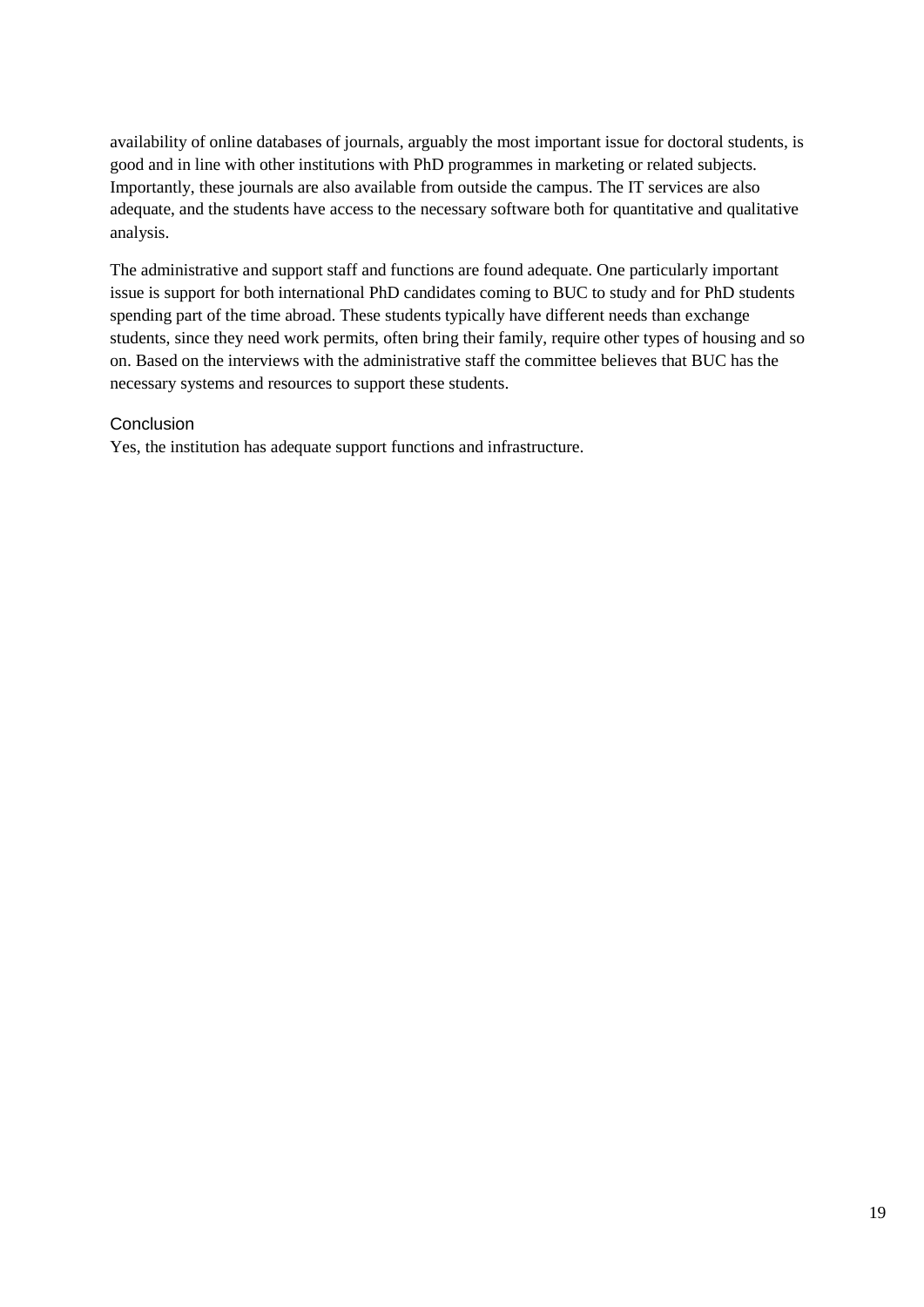# <span id="page-23-0"></span>**5 Conclusion**

On the basis of the written application with attached documentation and the site visit, the expert committee concludes the following:

### **The committee does not recommend accreditation of the PhD programme in Marketing Management at Buskerud University College.**

The committee concludes that the basic conditions for accreditation are fulfilled, that the discipline community attached to the programme is satisfactory, and that the support functions are satisfactory. The study plan does, however, not sufficiently fulfil the targeted learning outcomes, as described below. The committee therefore concludes that PhD program in marketing management in its current form does not meet the requirements.

The expert assessment states which demands the institution is required to meet in order to achieve accreditation. In addition, the committee has provided advice for the further development of this educational provision.

### **The following demands are not met:**

### **4.2.2 The provision must be described with reference to learning outcomes**

### **a. Learning outcomes must be expressed in terms of a candidate's intended achievements in knowledge, skills and general competence, as related to the National Qualifications Frameworks.**

• The institution must revise the knowledge related learning outcomes so they better match the level 8 in the Norwegian Qualification Framework.

### **c. Content and design of the provision must be satisfactorily related to the description of learning outcomes.**

• The institution must revise the study plan to include compulsory courses in both quantitative and qualitative research methods.

# **The committee offers the following advice to develop this educational provision**

### **further:**

The university college is advised to:

- Actively encourage recruitment also from outside the home institutions (Buskerud University College and Vestfold University College).
- Develop a "marketing" plan for active recruitment.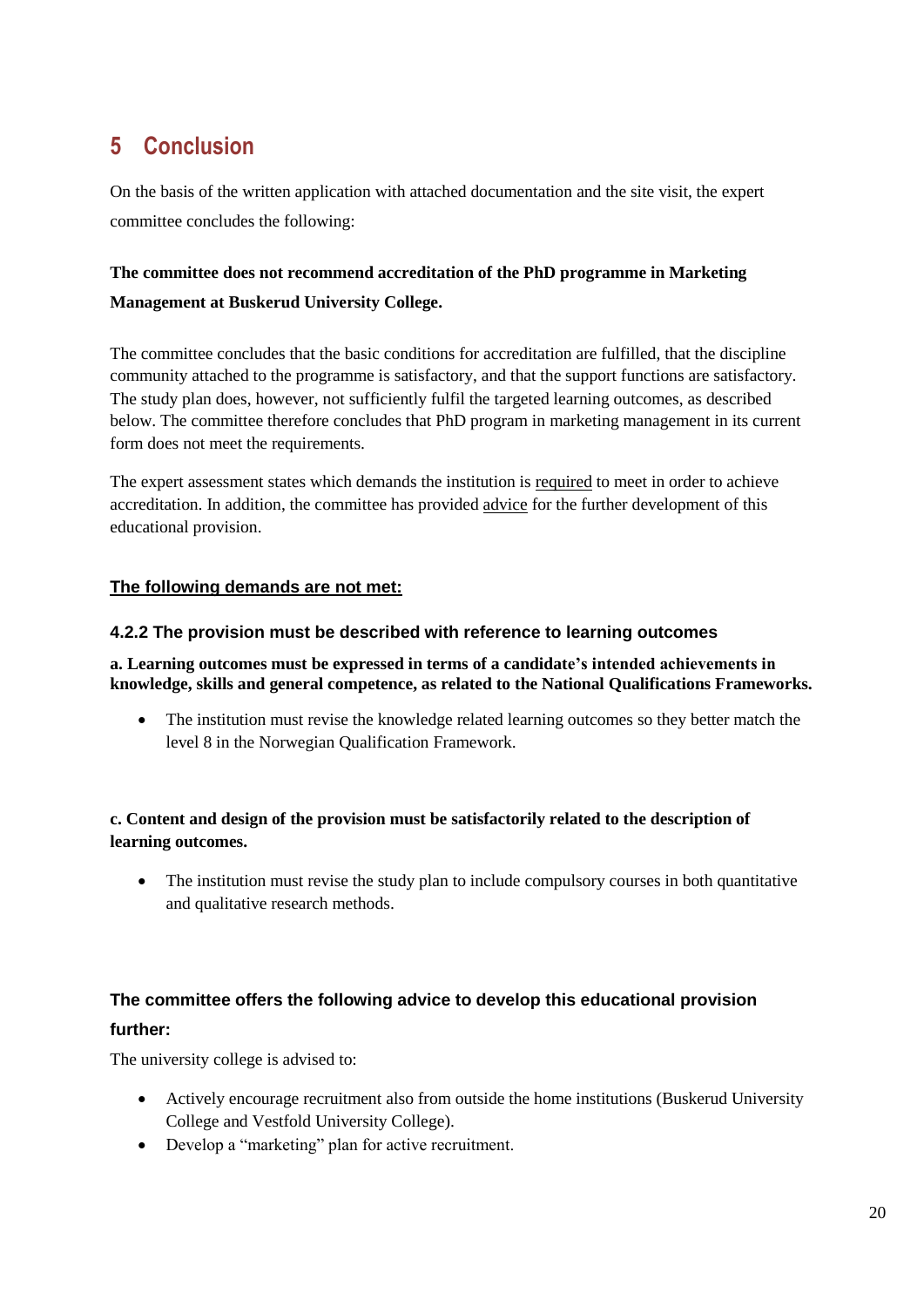- Make sure that the method courses include exercise-based learning on those courses.
- Consider including other modes of assessment as well as a revision of the assessment scale.
- Require that the candidate is sole author on at least one article if the dissertation is articlebased, and to include requirements regarding authorship in the supplements to the PhD regulations.
- Continue including PhD candidates in research projects.
- Not let the core group of marketing professors become smaller.
- Consider drafting a recruitment plan for the discipline community in order to make the programme less vulnerable.
- Consider recruiting more staff with competence in qualitative methods.
- Include the extended group as much as possible in the PhD programme, for instance in the annual seminar of PhD students.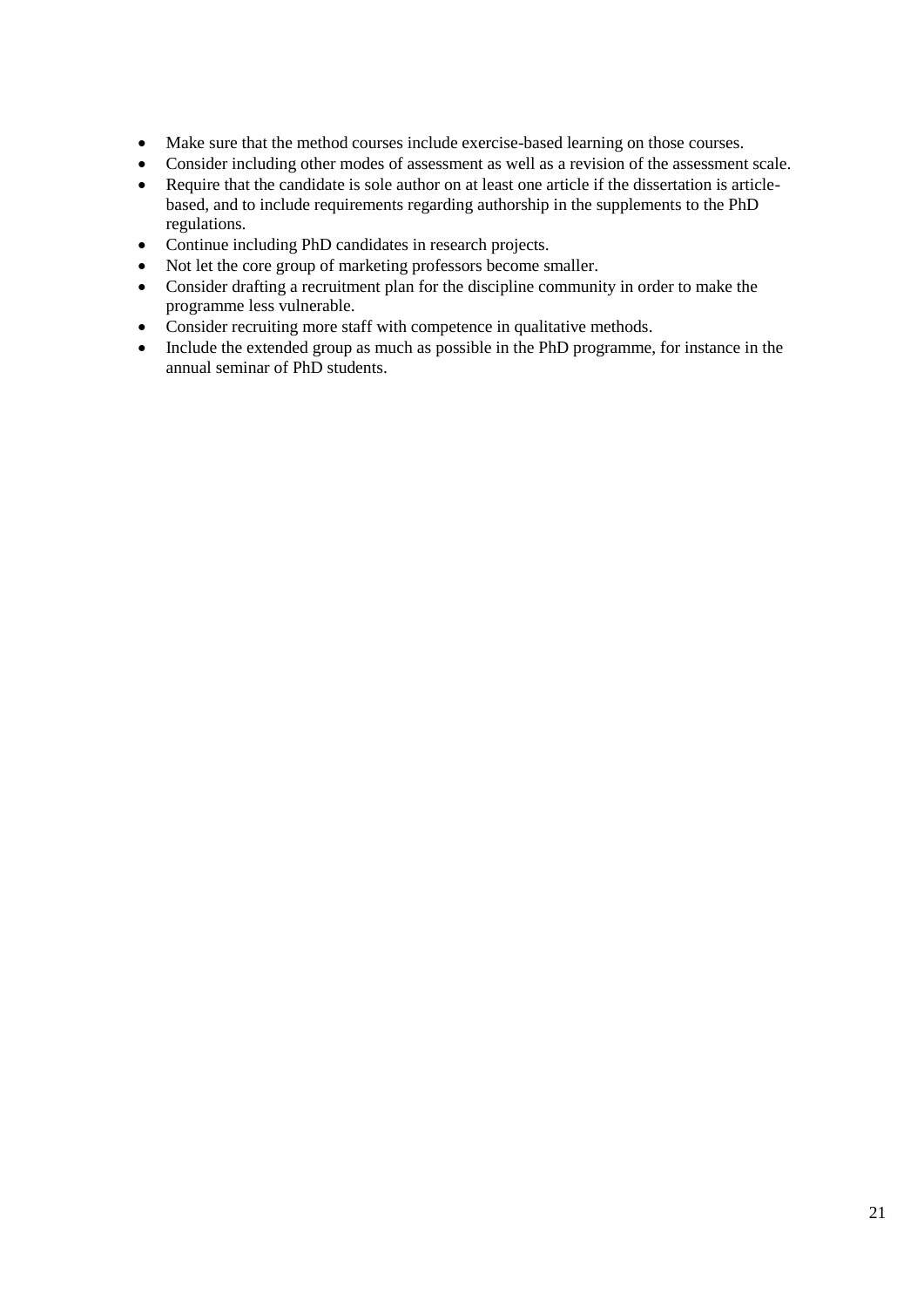# <span id="page-25-0"></span>**6 Commentary from the institution**

*Buskerud University College chose to write their comments in Norwegian (see below). Additionally they submitted a revised study plan (document number 13/383-17), which is written in English.*

Høgskolen i Buskerud vil takke komiteen og NOKUT for et hyggelig og konstruktivt institusjonsbesøk ved campus Ringerike 24. og 25. septmeber. Høyskolen vil videre takke den sakkyndige komiteen som har vurdert søknad om akkreditering av ph.d. i Marketing Management for den grundige rapporten, og for muligheten til å komme med kommentarer og forbedringer på de punktene komiteen fant ikke tilfredsstillende i sin rapport.

Komiteen konkluderer i sin rapport med at Høyskolen i Buskerud ikke tilfredsstiller kravene for akkreditering av ph.d. studium i Marketing Management. Høyskolen finner rapporten grundig og leser til tross for konklusjonen at komiteen langt på vei mener det omsøkte studiet holder tilstrekkelig kvalitet. Komiteen har pekt på to kriterier hvor komiteen mener høyskolen ikke tilfredsstiller de kravene som finnes i NOKUTs forskrift. Hva gjelder de resterende 14 kriteriene, så anser komiteen at høyskolen har tilfredsstillende kvalitet på disse. Nedenfor er det grundig redegjort for hvilke endringer høyskolen har gjort for å imøtekomme komiteens krav, og etter høyskolens oppfatning, endringer som forbedrer studieplanen ytterligere.

Komiteen har i tillegg valgt å komme med flere punkter til videre utvikling av studiet og fagmiljøet. Høyskolen takker komiteen for disse forslagene og tar disse med seg i den videre utviklingen av studiet. Noen av punktene til videre utvikling var av en slik karakter at høyskolen har valgt å kommentere disse i sitt tilsvar til rapport, se nedenfor.

Høyskolens kommentarer til punktene komiteen mener ikke er tilfredsstillende:

Ad punkt 4.2.2a. Studiet skal beskrives med utgangspunkt i læringutbyttebeskrivelser. Komiteen skriver i sin konklusjon:

### *«The institution must revise the knowledge- related learning outcomes so that they better match the level 8 in the Norwegian Qualifications Framework."*

Høyskolen har hatt en ny gjennomgang av studieplanen med dette for øyet, og har gjort endringer både i de overordnede kunnskapsmålene og i kunnskapsmålene for hvert enkelt emne slik at disse er tilpasset de overordnede kunnskapsmålene, og er tilpasset nivå 8 (syklus 3) i det nasjonale kvalifikasjonsrammeverket. Komiteen har gjennom dialog med fagmiljøet under institusjonsbesøket, og i rapporten gitt uttrykk for at undervisnings- og evalueringsformer, samt pensum og opplegget for øvrig er på et tilfredsstillende nivå ift et phdstudium. Høyskolen har allikevel valgt å ta en helhetlig gjennomgang av studieplanen etter innspill fra komiteen. Dette med tanke på å sikre at helheten i studiet er kvalitetssikret og tilpasset nivå 8 (syklus 3). Nedenfor er de overordnede læringutbyttebeskrivelsene etter revisjon. Den reviderte studieplanen for ph.d. i Marketing Management er vedlagt i sin helhet (vedlegg 1).

### **Knowledge:**

1. Knowledge in the forefront of theories, methods, and specific issues pertaining to marketing management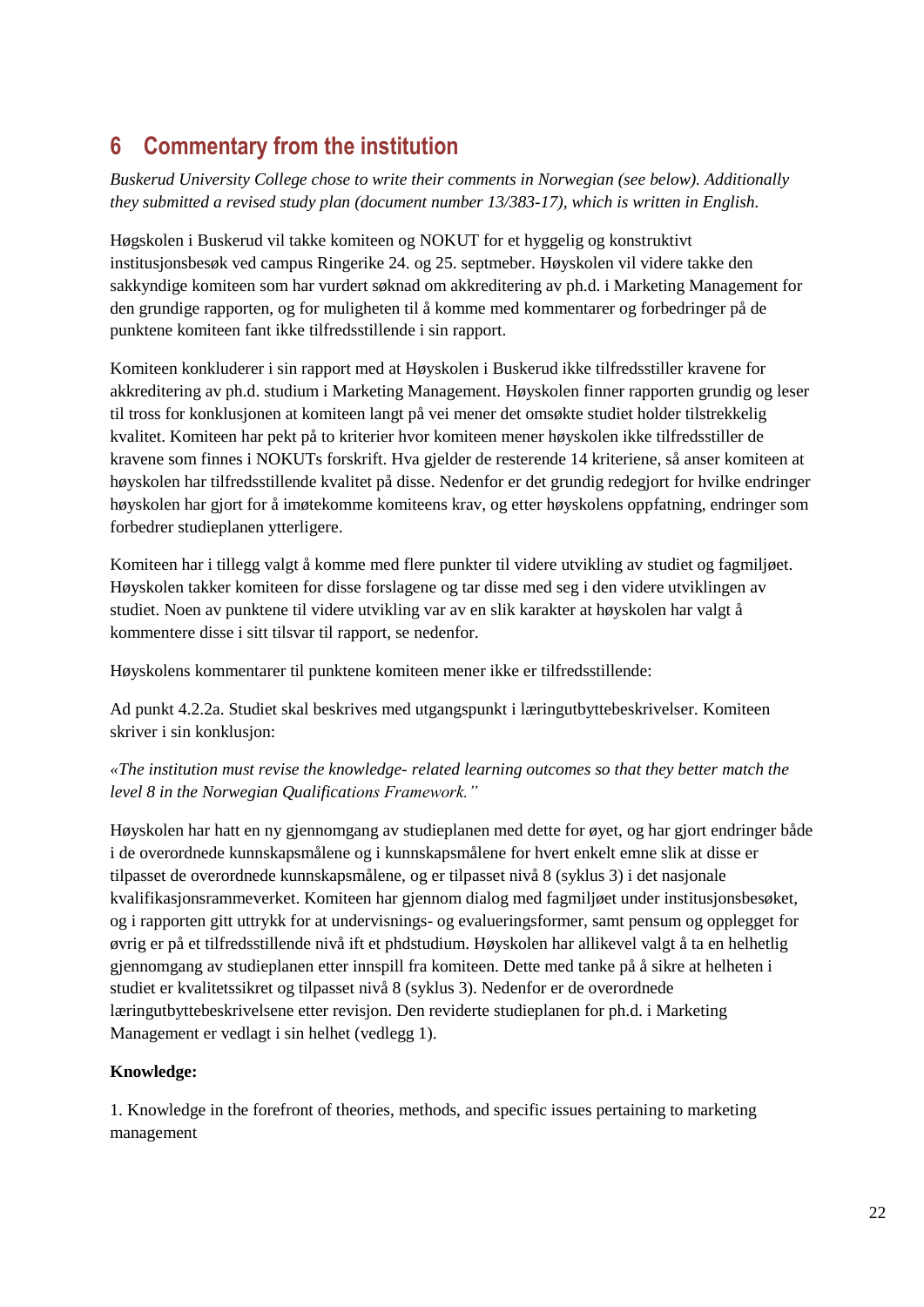2. Knowledge at high international standards of on-going research in the forefront of theory development in marketing management

3. Knowledge in the forefront of philosophy of science and relevant ethical issues relating to specific issues in marketing management research

### **Skills:**

1. Ability to contribute to the development of new scientific knowledge, theories, and methods within the field of marketing management, to challenge the existing interpretations, and to use new forms of documentation to disseminate new knowledge within marketing management

2. Ability to formulate research problems and design relevant to marketing management and to carry out research at a high international academic level

3. Ability to evaluate the applicability of various research designs, methods, and data analyses specific to the field of marketing management

4. Ability to relate theories in marketing management to real-world marketing management issues and to apply research-based knowledge to challenge established practice in relevant organizations or businesses

5. Ability to evaluate the quality of others' research in the field of marketing management

### **General competence:**

1. Ability to participate in academic discussions and communicate research work through recognized national and international academic channels in marketing management

2. Ability to contribute to innovation through dissemination and application of theories in marketing management to a broader audience outside academia, thereby enhancing knowledge and improving practice in marketing management

3. Ability to identify relevant ethical issues in marketing management and to work with the necessary professional integrity both in and outside the academic field of marketing management

4. Development of transferable skills to manage complex projects fitted for assignments both in research and the practice field of marketing management

Ad punkt 2.4.4.c. Studiets innhold og oppbygning skal tilfredsstillende relateres til læringsutbyttet slik dette er beskrevet i planen. Komiteen skriver i sin konklusjon.

*«The institution is required to revise the study plan so that it includes compulsory courses in quantitative and qualitative research methods."*

Høyskolen har revidert studieplanen i tråd med innspillene fra komiteen, slik at kurset i kvalitative metoder nå er gjort obligatorisk. Stipendiatene skal nå både gjennomgå obligatoriske emner i kvalitativ og kvantitative metoder på til sammen 22,5 poeng (7,5 poeng i kvalitative metoder og 15 poeng i kvantitative metoder). Høyskolen vil for øvrig påpeke at kurset i kvalitative metoder fremdeles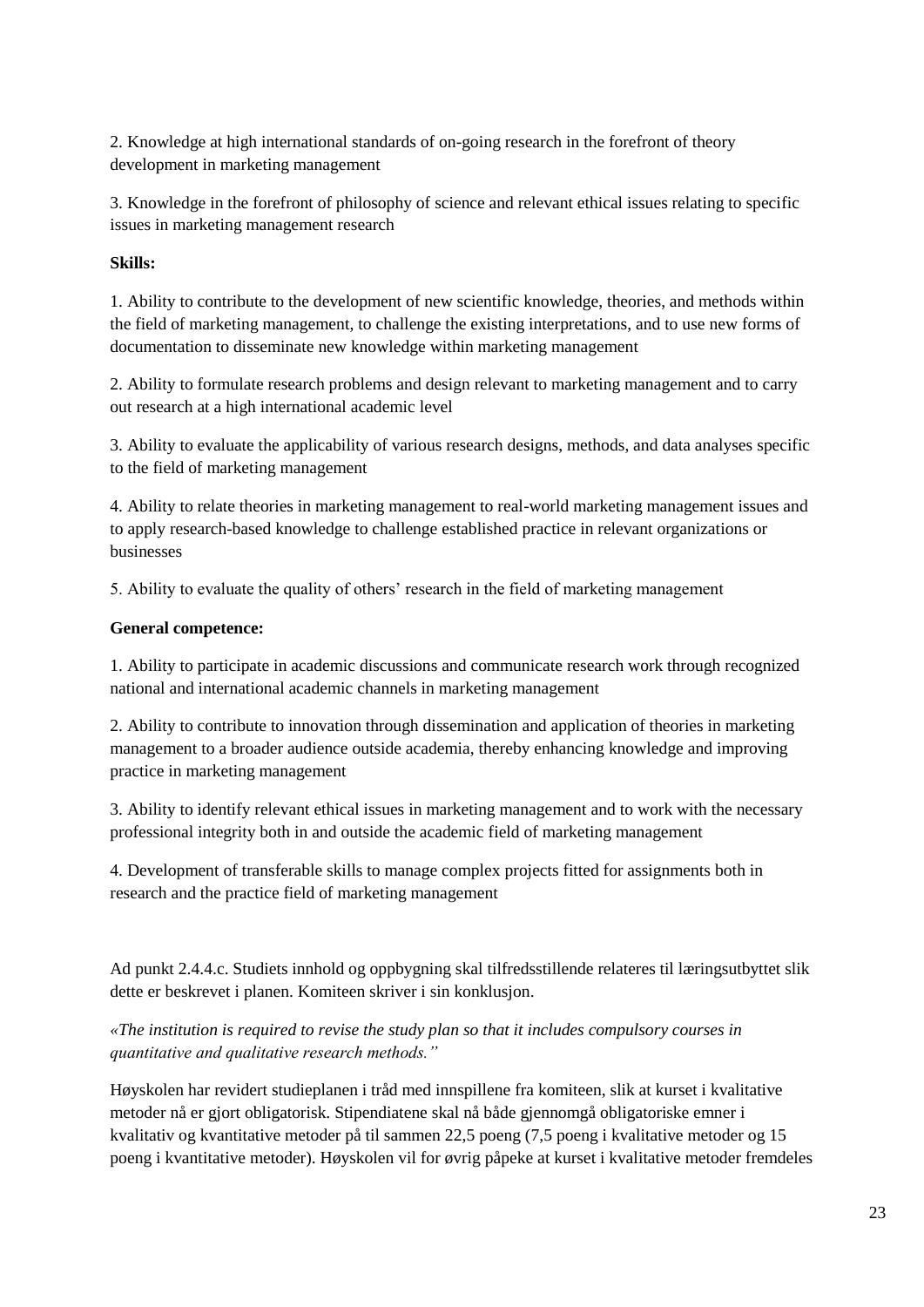er planlagt gjennomført med samlinger, slik at det er egnet til å inngå i porteføljen til The National Research School in Business, Economics and Administration. Videre vil vi påpeke at studentene fremdeles kan ta valgfrie emner fra nasjonale og internasjonale samarbeidspartnere som er tilpasset den enkeltes tema for det avsluttende forskningsarbeidet. Endringene er synliggjort i vedlagte reviderte studieplan for ph.d. i Marketing Management (vedlegg 1).

Nedenfor følger høyskolen sine kommentarer til noen av punktene til videre utvikling.

Ad punkt 4.1.3 Det skal redegjøres for forventet studentrekruttering i forhold til å etablere og opprettholde et tilfredsstillende læringsmiljø og i forhold til stabilitet i studiet. Komiteen råder høyskolen til følgende:

- Activly encourage recruitment also from outside the home institustions
- Develop a "marketing" plan for active recruitment

Høgskolen i Buskerud er klar over de utfordringene som gjelder når det kommer til å rektuttere studenter til en ph.d. utdanning. Dette var også tema da komiteen var på institusjonsbesøk i september, og møtte både faglig ledelse og fagpersonalet. Ansvarlig professor for studiet vil sammen med dekan og programstyret lage en langsiktig rekrutteringsplan for å få tilstrekkelig antall stipendiater til studiet. Planen vil inneholde strategier for å rekruttere internt så vel som nasjonalt og internasjonalt. Tiltakene for rekruttering, slik disse er tenkt pr nå er samlet i følgende punkter:

- Programansvarlig vil ha som en av sine viktigste oppgaver å drive aktiv rekruttering av stipendiater, spesielt eksternt

- Veiledere på høyskolens masterstudium vil aktivt motivere og rekruttere studenter som utmerker seg, til å søke ph.d.- studiet. Dette vil skje ved at de som er kursansvarlige og veiledere fanger opp masterstudenter som er spesielt opptatt av en forskningstilnærming. Disse studentene vil kunne inngå i forskerteam gjennom andre år i masterstudiet.

- Aktivt bruke fagpersoner og stipendiater til å gjennomføre besøk og drive rekruttering ved relevante nasjonale høyskoler og universiteter (private og offentlige) med masterstudier innen marketing ogoppfordre konkrete personer til å søke

- Bekjentgjøre ledige ph.d.- stillinger innenfor faglige nettverk nasjonalt og internasjonalt, med særlig focus på samarbeidsinstitusjoner nasjonalt og internasjonalt, professor II- stillinger skal som en del av tilsettingsforholdet kunne bidra til rekrutteringen

- Bekjentgjøre ledige ph.d.- stillinger gjennom bl.a. studentaviser og sosiale medier

- Gjennomføre besøk ved og drive aktiv rekruttering i forhold til næringsliv og offentlig virksomhet med tanke på nærings- ph.d og tilsvarende ordning for offentlig sektor jfr tilleggsproposisjonen for Statsbudsjettet 2014

- Utvikle eksternt finansierte forskningsprosjekter (NFR og EU) med stipendiatstillinger som en del av prosjektet, disse kan sees på som en forlengelse av aktuelle masterprosjekter og rekruttering vil foregå fra masterstudiene.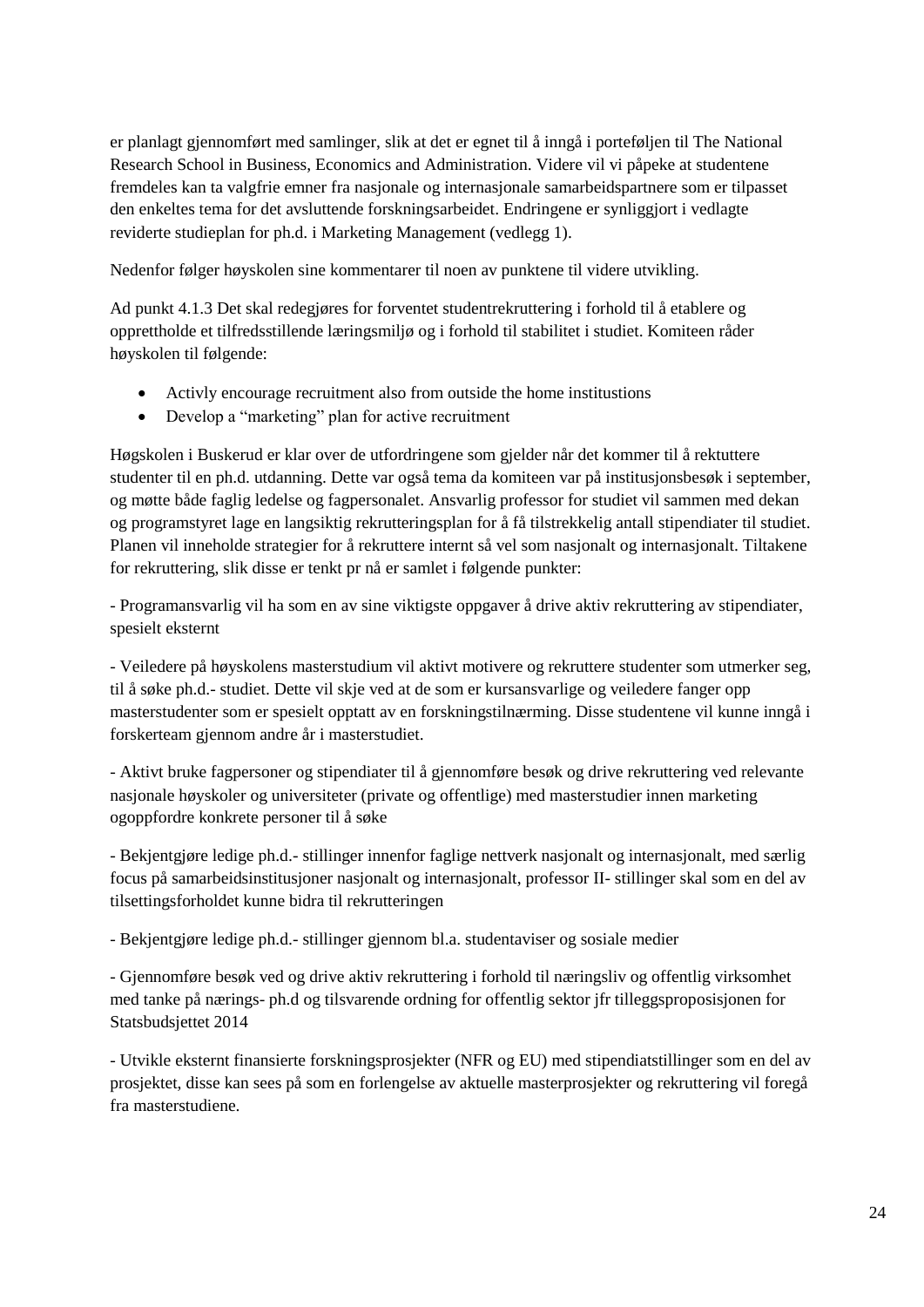Ad punkt 4.2.2e. Eksamens- og vurderingsordninger skal være egnet til å vurdere i hvilken grad studenten har oppnådd læringsutbyttet. Komiteen råder høyskolen til følgende:

*«require that the candidate is sole author on at least one article if the dissertation is article- based, and to include requirements regarding authorship in the supplements to the PhD regulations"*

Høyskolen mener dette er et godt innspill, og har valgt å legge det inn som premiss at stipendiaten skal være eneforfatter på minst en artikkel. Dette er foreløpig lagt inn i studieplanen og vil tas inn som en del av tillegget til forskriften ved en senere revidering av denne.

Ad punkt 4.3.1 Fagmiljøets sammensetning, størrelse og samlede kompetanse skal være tilpasset studiet slik det er beskrevet i plan for studiet og samtidig tilstrekkelig for å ivareta den forskning og det faglige eller kunstneriske utviklingsarbeidet som utføres. Komiteen råder høyskolen til følgende:

- *Not let the core group of marketing professors become smaller*
- *Consider drafting a recruitment plan for the discipline community in order to make the programme less vulnerable*
- *Consider recruiting more staff with competence in qualitative methods*
- *Include the extended group as much as possible in the PhD programme, for instance in the annual seminar for PhD students*

Høgskolen i Buskerud har over tid drevet systematisk oppbygging og styrking av fagmiljøet innen kjerneområdene for søknaden. For å sikre kvalitet og forskning i den internasjonale forskningsfronten har vi ytterligere planer om styrking av den faglige egenkapital. Ifm fusjonen med Høgskolen i Vestfold vil staben styrkes faglig, både i forhold til undervisning og forskning – utover de konkret personer fra Høgskolen i Vestfold som er angitt i søknaden.

Tiltakene framover er samlet i følgende punkter:

- Tilsetting av to nye professorer innen kjernen av Marketing Management.

- Tilrettelegging for intern kompetanseheving til professorkompetanse for to ansatte.

- Tre ansatte innen fagområdet jobber med tanke på opprykk til førsteamanuensis.

- Samarbeidsopplegg med ulike partnerinstitusjoner med tanke på ansattutveksling for å bygge opp tettere forskningssamarbeid som også inkluderer våre ph.d.-studenter.

- Tilsetting av en ny professor II fra samarbeidende institusjon i Canada.

- Erstatning av eventuelt ansatt som slutter, det er for tiden ikke kjent at noen av våre ansatte planlegger å slutte.

For å stimulere til et attraktivt fagmiljø for både ansatte og studenter vil det avsettes ressurser til:

- Datainnsamling (kjøp av survey- data og etablering av testlab innenfor f.eks Consumer Bahavior og eksperimentell økonomi)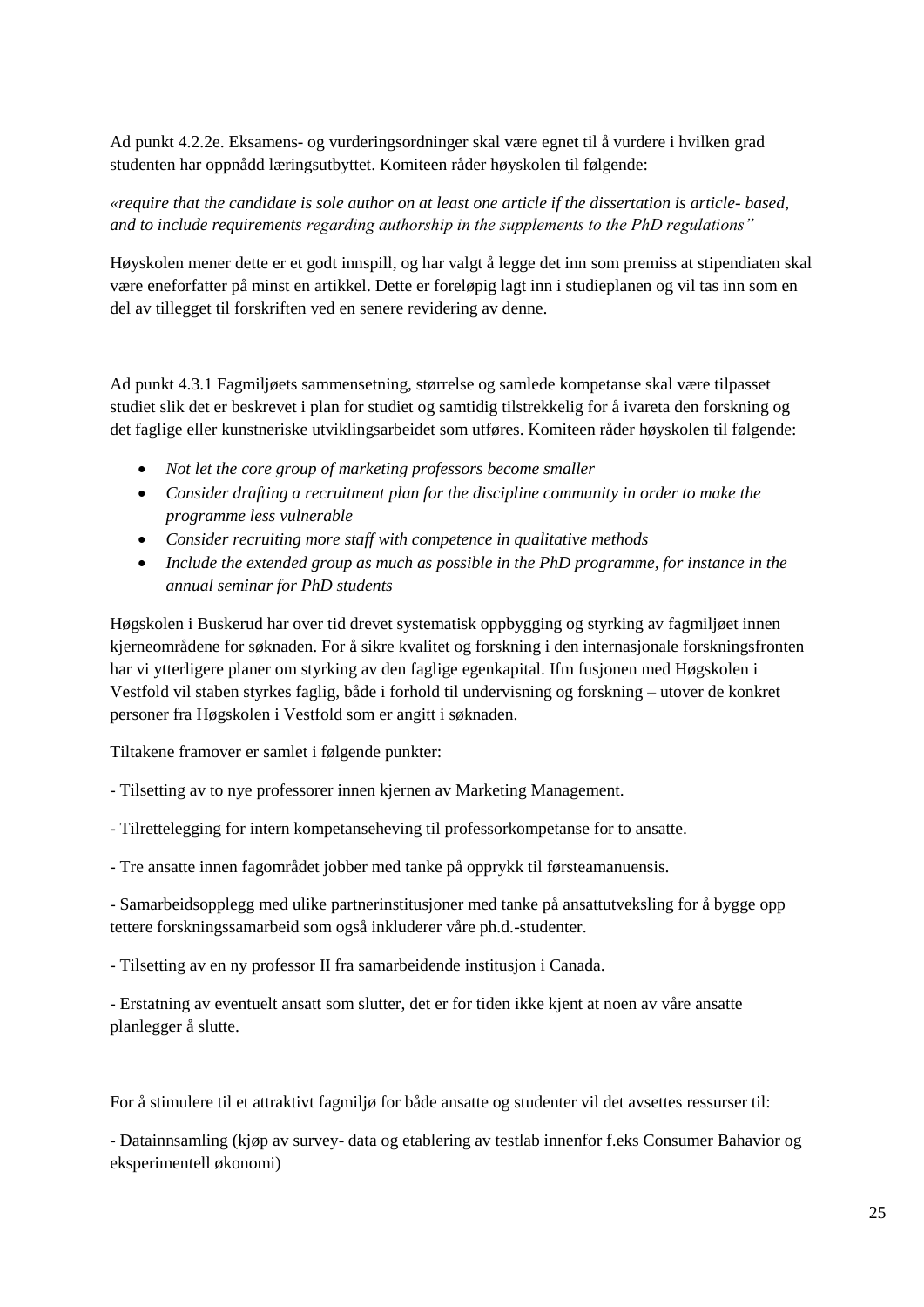- Reisebudsjett og konferansedeltagelse

- Bruk av gjesteforelesere, og tilrettelegge for at utenlandske professorer kan ta sabbat ved Høgskolen i Buskerud

- Sabbatsordninger for egne ansatte

For øvrig tar høyskolen komiteens øvrige forslag til videre utvikling med seg i arbeidet med å stadig kvalitetsutvikle studiet.

Høgskolen i Buskerud anser å ha imøtekommet komiteens kritiske punkter og ser fram til den videre prosessen.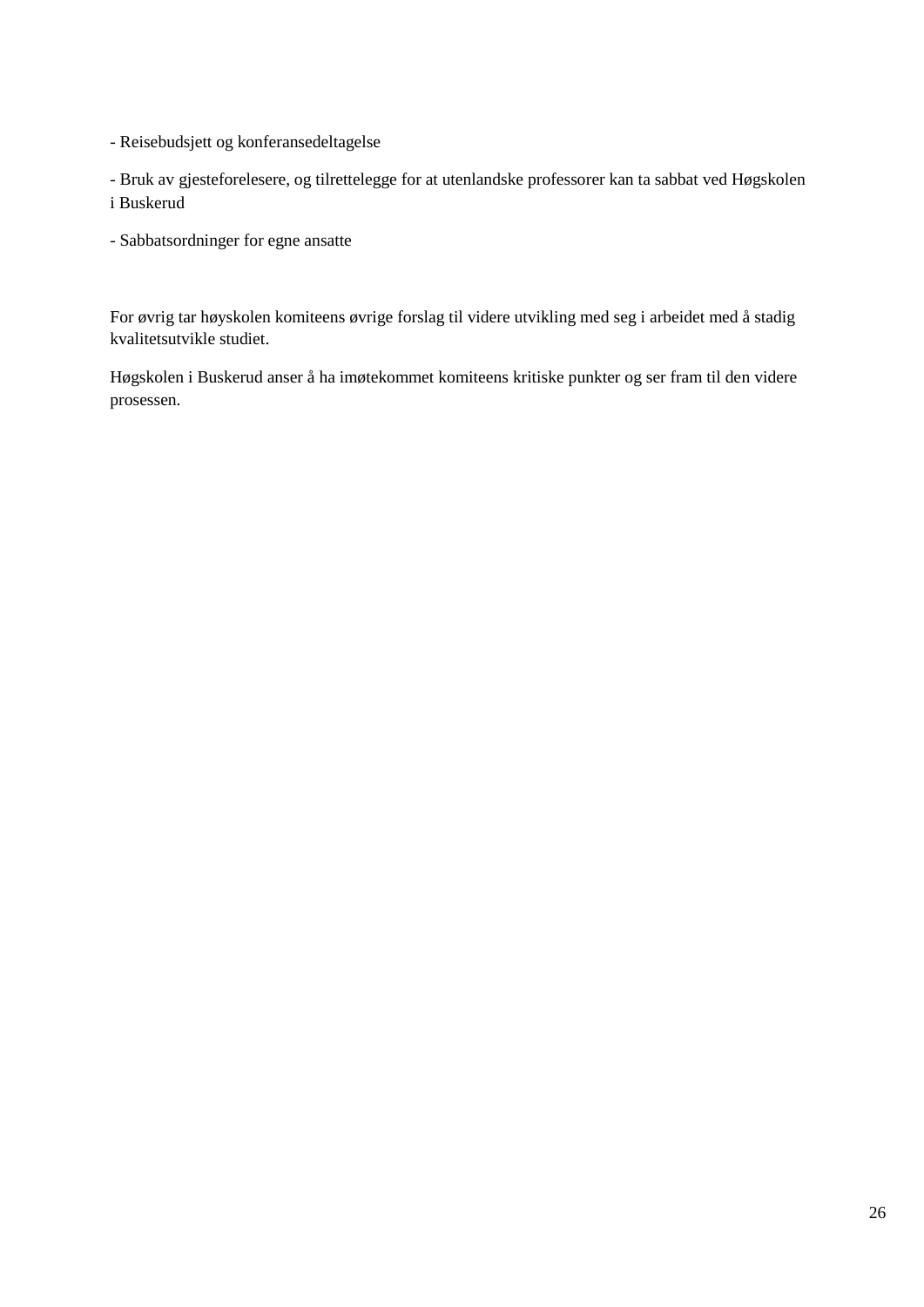# <span id="page-30-0"></span>**7 The expert committee's additional evaluation**

The committee has studied Buskerud University College's comments to our assessment and the revised study plan. We are impressed with the effort and dedication BUC has put into the revision to enhance the quality of its planned PhD Program in Marketing Management.

We know conclude as follows:

### **4.2.2. a) The provision must be described with reference to learning outcomes.**

Learning outcomes must be expressed in terms of a candidate's intend achievements in knowledge, skills and general competence, as related to the National Qualifications Framework.

The learning outcomes related to knowledge, skills and general competence have been revised to satisfy the level 8 requirement (cycle 3) both for the study plan and for each of the included subjects. How the learning outcomes have been revised so as to indicate the PhD level, can be illustrated by the first bullet point in the category of knowledge. In the application, this was formulated in this way:

• *In-depth knowledge* of theories, methods, and specific issues pertaining to marketing management

"In-depth knowledge" is an expression which is associated with lower levels in the National Qualification Framework. Because the learning outcomes consistently indicated a lower level both in the description of the program as a whole and the different subjects, the committee found them not to be satisfactory for a PhD programme.

In the revised version of the learning outcomes, this point has been rephrased in the following way:

 *Knowledge in the forefront* of theories, methods, and specific issues pertaining to marketing management

"Knowledge in the forefront" is an expression used in the National Qualification Framework for level 8 (PhD) and is a clear indicator of the level of this qualification.

Conclusion:

Yes, the stated learning outcomes are adequate and satisfy the level 8 requirement in the National Qualifications Framework.

### **4.2.2. c) Content and design of the provision must be satisfactorily related to the description of learning outcomes.**

The study plan has now been changed to include mandatory courses in both quantitative and qualitative courses. The study plan is now satisfactory.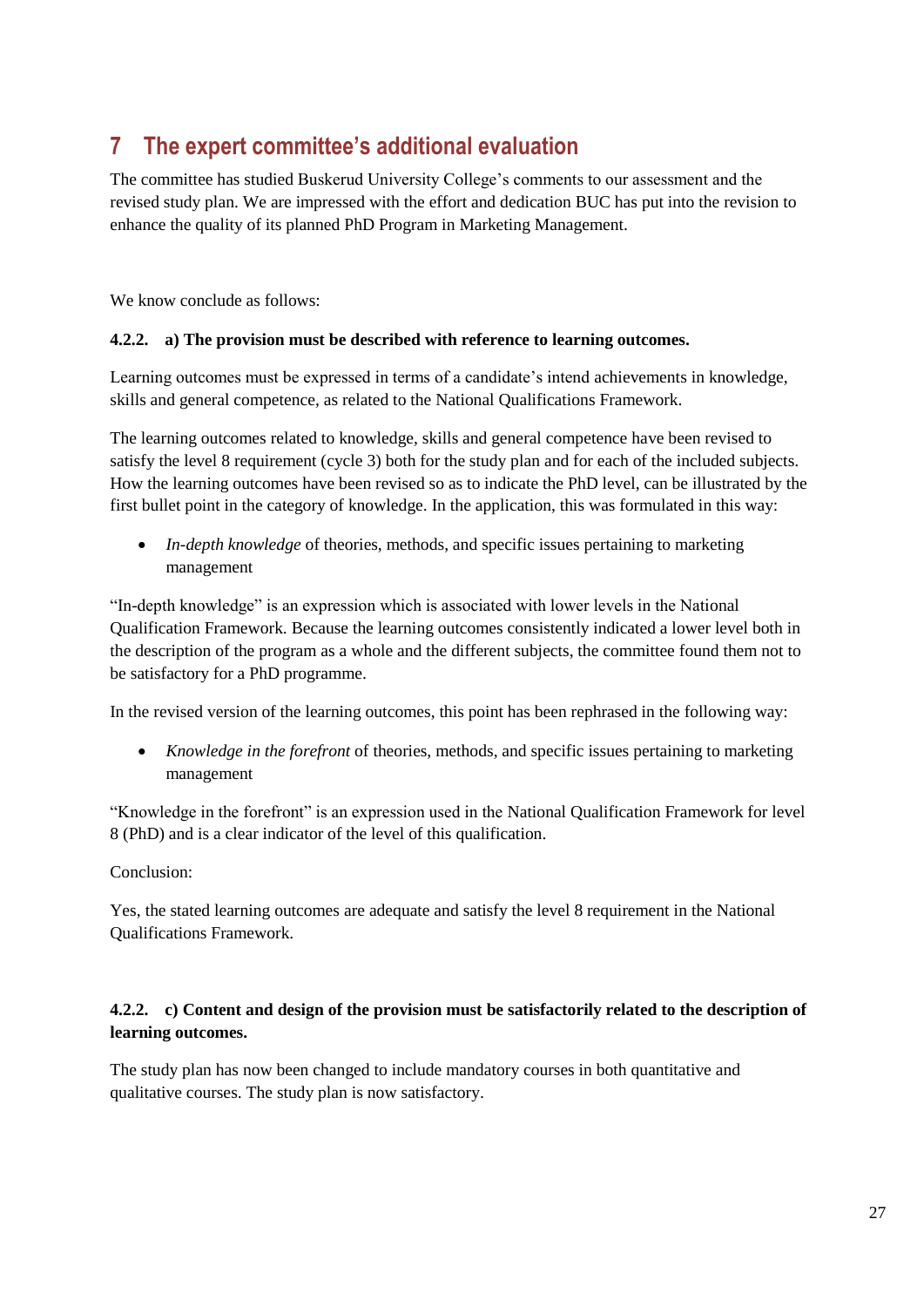Conclusion:

Yes, the content and design of the provision is satisfactorily related to the description of learning outcomes.

# <span id="page-31-0"></span>**8 Final conclusion**

On the basis of the commentary and the revised study plan as well as the site visit, the expert committee's final conclusion is:

**The committee now recommends accreditation of the PhD program in Marketing Management at Buskerud University College.**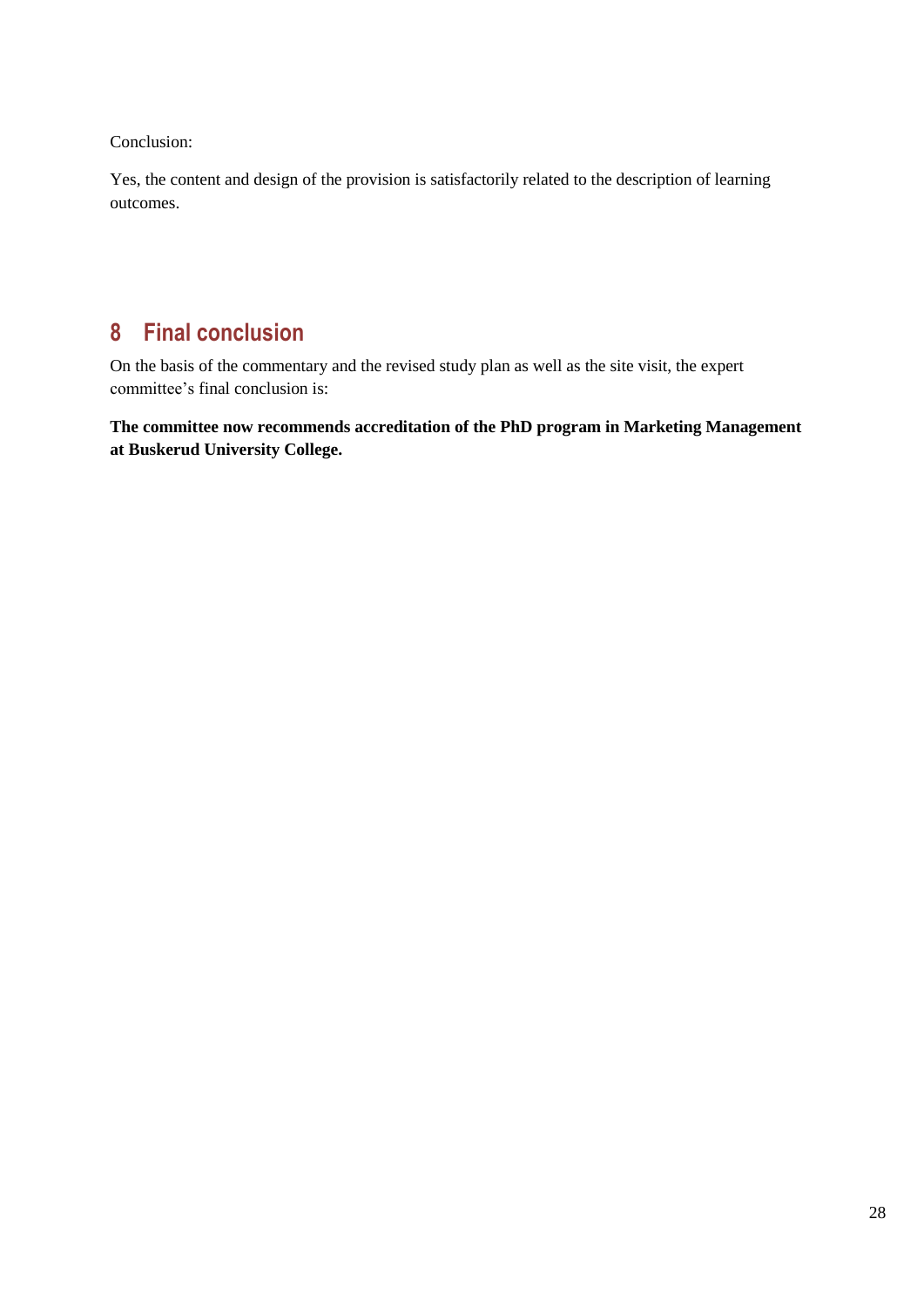# <span id="page-32-0"></span>**9 Decision**

Ph.d.-studium i markedsføringsledelse ved Høgskolen i Buskerud tilfredsstiller kravene til akkreditering slik de er utformet i NOKUTs forskrift om tilsyn med utdanningskvaliteten i høyere utdanning (tilsynsforskriften), kapittel 4 Akkreditering av studier, §§ 4.1 – 4.4, vedtatt av NOKUTs styre 27. januar 2011.

Ph.d.-studium i markedsføringsledelse akkrediteres.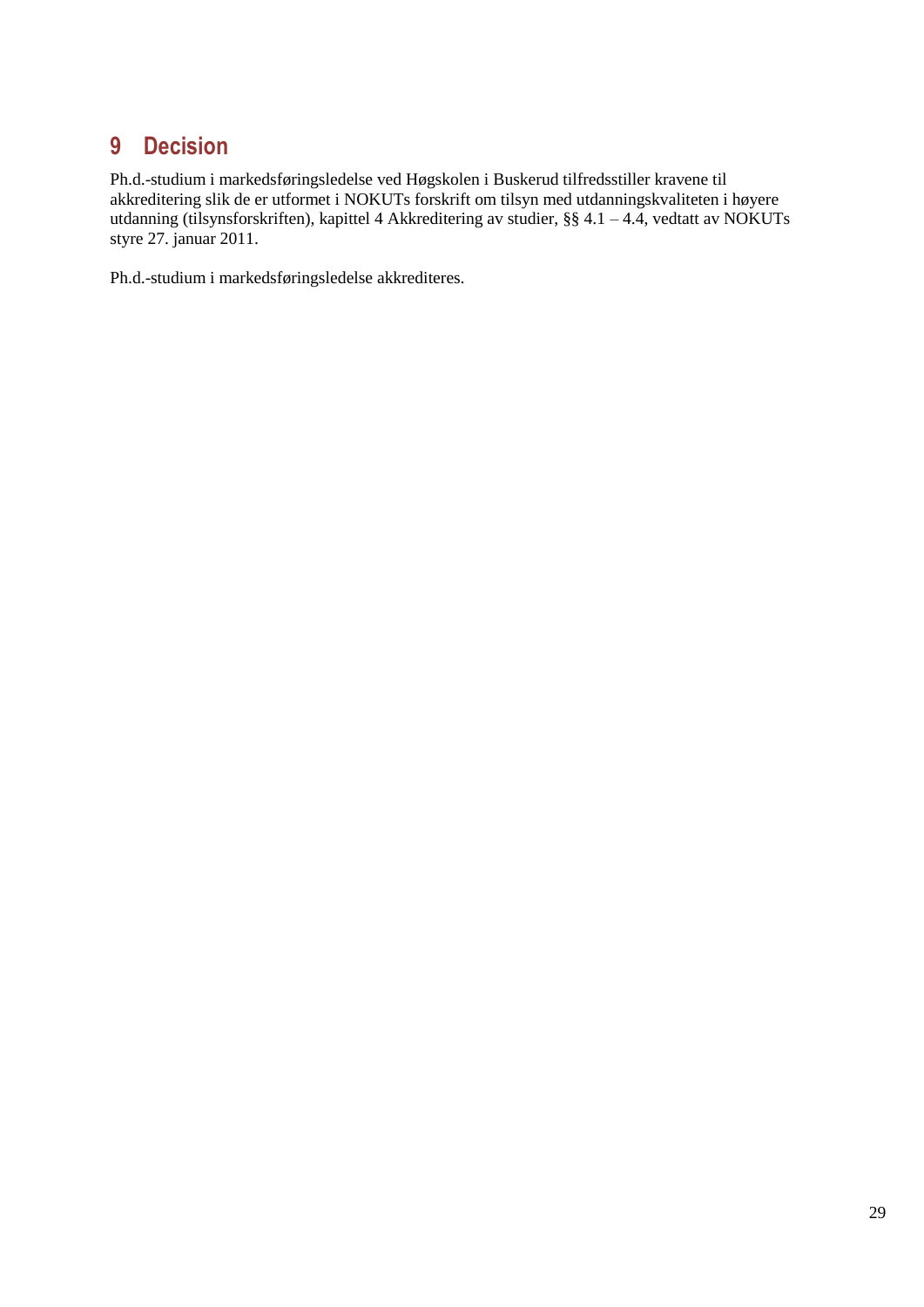# <span id="page-33-0"></span>**10 Presentation of the expert committee**

### **Professor Emeritus Kjell Grønhaug, Norwegian School of Economics (committee leader)**

Kjell Grønhaug is professor emeritus at the Department of Strategy and Management at the Norwegian School of Economics (NHH). He started as an associate professor in marketing at the same institution in 1973. Grønhaug has his education within economics and completed his Licentiate of Science degree at NHH in 1971. He also has a postgraduate degree in sociology. He has through his long career taught and undertaken research within areas such as marketing management, marketing strategy, research methods and the theory of science. As a researcher he has achieved many distinctions; he has been awarded honorary doctorates at several schools of economics in Sweden and Finland as well as NHH's honorary award for outstanding research in 2001. Especially emphasised at such occasions is the great span of his research. Grønhaug has through several years held a special responsibility for the PhD programme at the Department of Strategy and Management. He also led "Forskerakademiet", the organisation that coordinated the doctoral education when NHH only was entitled to give the PhD degree in economics.

#### **Professor Niina Nummela, Turku School of Economics**

Niina Nummela is professor in international business at Turku School of Economics. She has the Licentiate of Science degree in economics and business administration with international marketing as her major, and a PhD degree in international business. After completing her doctoral degree at Turku School of Economics, she was employed by the same institution – first as a researcher, later as associate professor and from 1998 as professor. She led what was then the Department of Marketing through several years. At present, she is involved in multiple research projects in areas such as value creation in international growth and international entrepreneurial firms. All the projects are carried out in close cooperation with both firms and academic partners in and outside of Finland. In 2010 she was named "Researcher of the year" at Turku School of Economics. Nummela was part of the faculty when the international marketing programme was named a national centre of excellence in teaching in 1997-1998. These days she supervises many PhD candidates and master students. Under the supervision of Nummela 11 PhD candidates have so far completed their doctoral degrees and 130 master students have submitted their master theses.

#### **Professor Terje I. Våland, University of Stavanger**

Terje I. Våland is professor in strategy and industrial marketing at the University of Stavanger. Våland has a master degree in management and a PhD in marketing (dr.oecon). Previously Våland has been at the Norwegian Business School (BI) and the Royal Norwegian Naval Academy, and he has taught subjects such as marketing, supply chain management/logistics and strategy. In addition to the Norwegian institutions, he has experience from stays abroad and corporate schools. Våland has participated in doctoral assessment committees and in drafting an application for a PhD programme. At present he supervises two PhD candidates. In addition to his position at the University of Stavanger, Våland is also an independent consultant in industrial marketing, management and strategy.